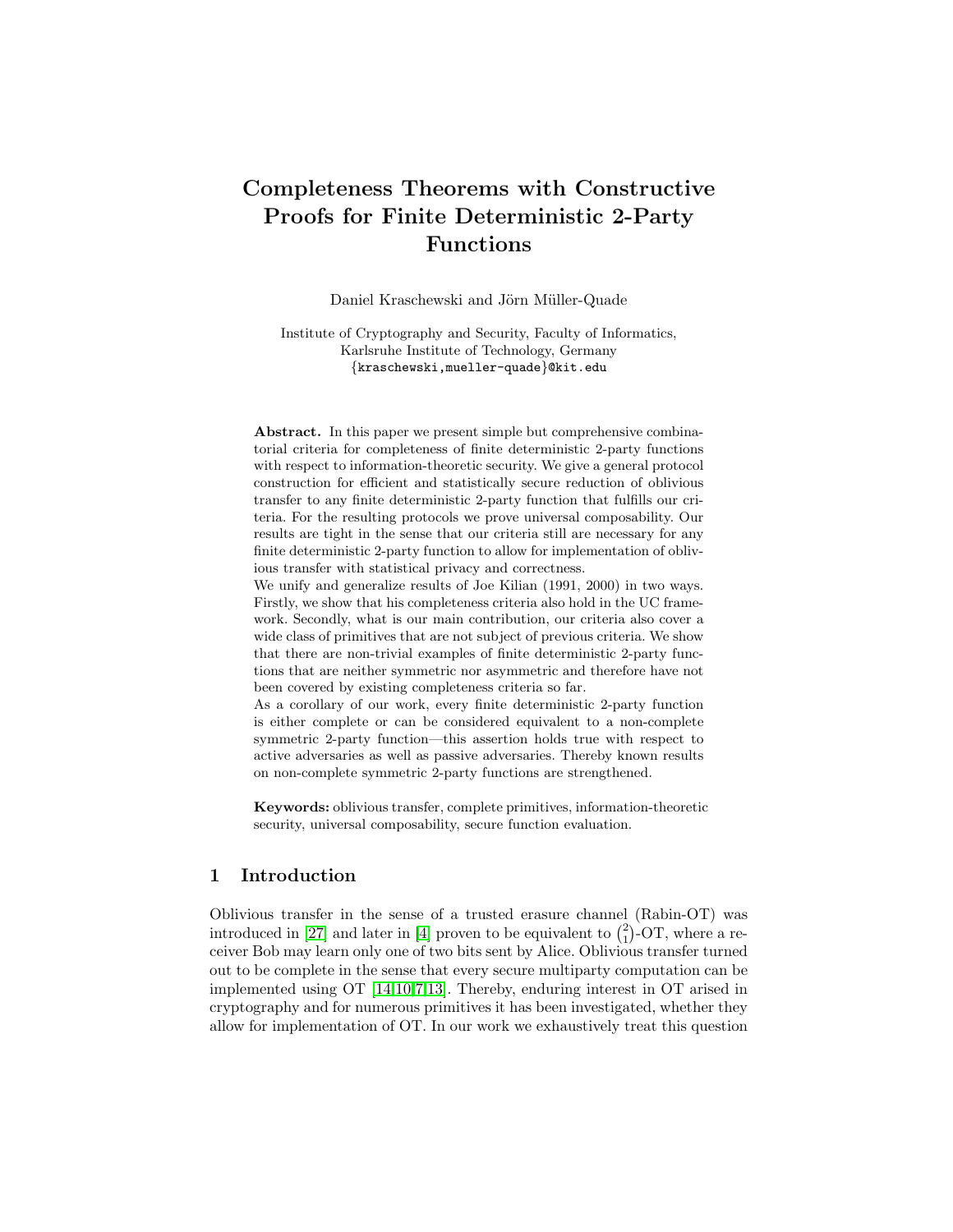for the class of "finite deterministic 2-party functions", sometimes also referred to as "crypto gates". Such primitives are characterized by some finite alphabetes  $\gamma_A, \gamma_B, \Omega_A, \Omega_B$  and some mappings  $f_A \in \Omega_A^{\gamma_A \times \gamma_B}, f_B \in \Omega_B^{\gamma_A \times \gamma_B}$ , such that on input  $x \in \Upsilon_A$  from Alice and  $y \in \Upsilon_B$  from Bob the primitive outputs  $f_A(x, y)$  to Alice and  $f_B(x, y)$  to Bob.

## 1.1 Related Work

In the literature one finds OT protocols for the bounded-classical-storage model [\[2\]](#page-16-5) and the bounded-quantum-storage model [\[8\]](#page-16-6) as well as noisy classical [\[6,](#page-16-7)[30\]](#page-17-1) and quantum channels [\[24](#page-17-2)[,25\]](#page-17-3), the latter taking commitments for granted. Further, there are reductions of  $\binom{2}{1}$ -OT to weaker OT versions that leak additional information [\[5,](#page-16-8)[9](#page-16-9)[,29\]](#page-17-4) and to Rabin-OT [\[4\]](#page-16-0). OT-combiners implement OT from granted sets of OTs with faulty members [\[26,](#page-17-5)[11\]](#page-16-10). For reversing the direction of  $\binom{2}{1}$ -OT a protocol is known with optimal number of OT calls [\[28\]](#page-17-6). Relative to complexity assumptions all-or-nothing laws have been shown [\[1](#page-16-11)[,12,](#page-16-12)[23\]](#page-17-7), i.e. all non-trivial primitives are complete. Our work has several, nowadays folklore reduction techniques in common with all the aforementioned literature.

We unify and generalize the results of [\[15,](#page-17-8)[16\]](#page-17-9), where completeness criteria for symmetric (i.e. both parties receive the same output) and asymmetric (i.e. only one party learns the function output) 2-party functions were provided with respect to information-theoretic security. We import a main argument for the necessity of our criteria from [\[15\]](#page-17-8). Our sufficiency proof is independent from [\[15](#page-17-8)[,16\]](#page-17-9), since our results are more general and we use a very strict notion of security.

There are also results regarding whether various symmetric 2-party functions can be reduced to each other [\[22\]](#page-17-10) and what can be implemented from scratch when there is only a passive adversary [\[21](#page-17-11)[,20\]](#page-17-12). A corollary of our work extends all these results to non-symmetric primitives; some results of [\[20\]](#page-17-12) already build on an early manuscript of our work [\[18\]](#page-17-13).

#### 1.2 Our Contribution

We expose a wide class of complete finite deterministic 2-party functions that are essentially neither symmetric nor asymmetric and hence are not subject of statistical completeness criteria in the literature so far. Further, by surprisingly simple combinatorial criteria to the respective function tables we give a precise characterization of all finite deterministic 2-party functions that allow for statistically secure implementation of OT. We provide an efficient and universally composable protocol scheme for OT from any finite deterministic 2-party function fulfilling our criteria. Our results are tight, as the necessity of our criteria still holds when only correctness and privacy of the implemented OT are required.

As a remarkable corollary of our work all non-complete finite deterministic 2-party functions turn out symmetric. This strengthens several known results for non-complete symmetric 2-party functions [\[21,](#page-17-11)[22,](#page-17-10)[20\]](#page-17-12).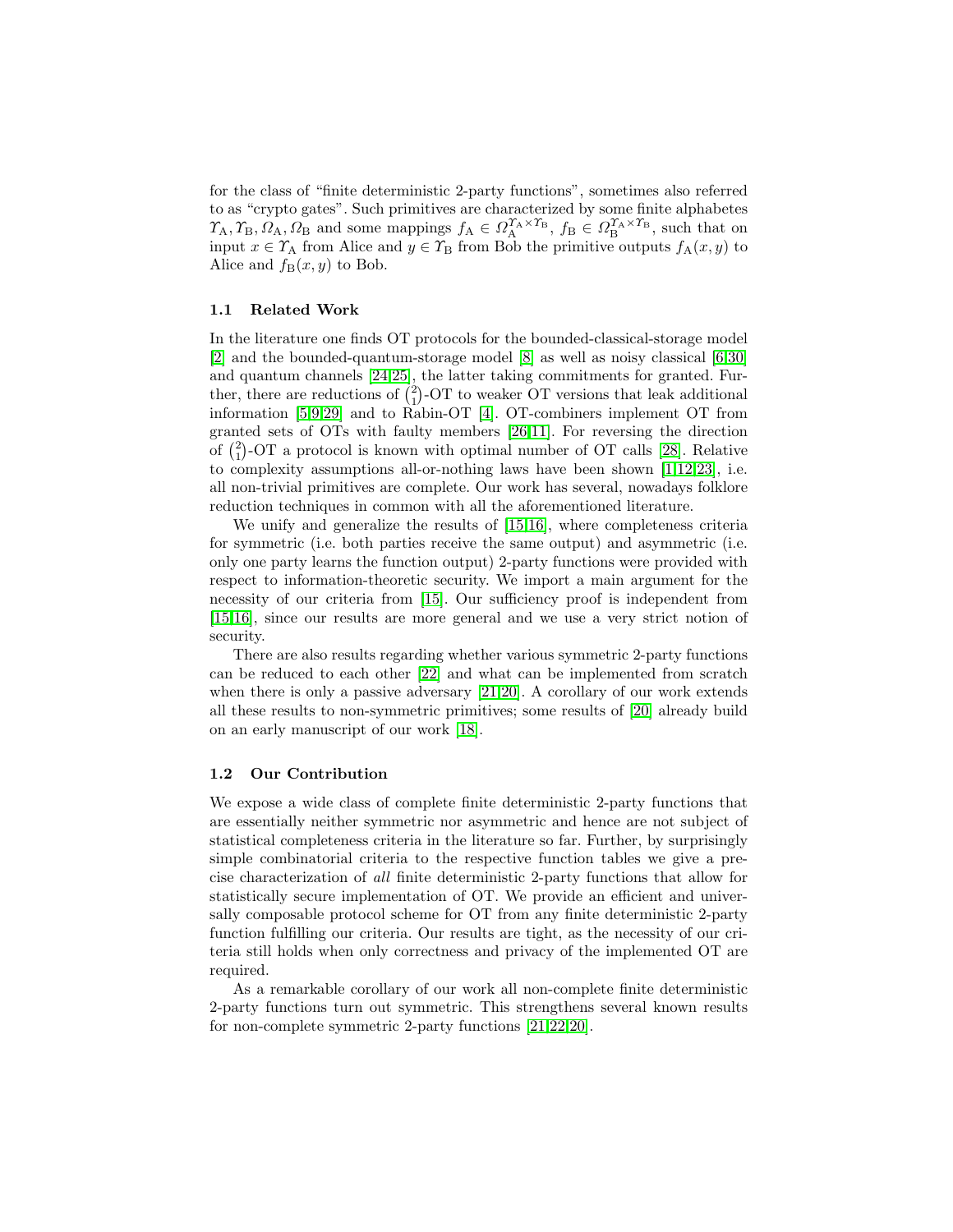## Functionality:  $\mathcal{F}_{\rm SFE}^{(F)}$

<span id="page-2-1"></span>Let F be characterized by the output functions  $f_A: \Upsilon_A \times \Upsilon_B \to \Omega_A$  and  $f_B: \Upsilon_A \times \Upsilon_B$  $\Omega_{\rm B}$ , where  $\Upsilon_{\rm A}$ ,  $\Omega_{\rm A}$  are Alice's input and output alphabet and  $\Upsilon_{\rm B}$ ,  $\Omega_{\rm B}$  are Bob's input and output alphabet.

- Upon receiving input  $(x, i)$  from Alice, verify that  $(x, i) \in \Upsilon_A \times \mathbb{N}$  and that there is no recorded tuple  $(\tilde{x}, i, \texttt{Alice})$ ; else ignore that input. Next, record  $(x, i, \texttt{Alice})$ and send ( $\mathbf{processing}, \mathbf{Alice}, i)$  to the adversary.
- Upon receiving input  $(y, i)$  from Bob, verify that  $(y, i) \in \Upsilon_B \times \mathbb{N}$  and that there is no recorded tuple  $(\tilde{y}, i, \text{Bob})$ ; else ignore that input. Next, record  $(y, i, \text{Bob})$  and send ( $\mathsf{processing}, \mathsf{Bob}, i)$  to the adversary.
- Upon receiving a message (Delivery, Alice,  $i$ ) from the adversary, verify that there are recorded tuples  $(x, i, \text{Alice})$  and  $(y, i, \text{Bob})$  and the former is not marked; else ignore that input. Next, mark the recorded tuple  $(x, i, \text{Alice})$ , compute  $a \leftarrow$  $f_A(x, y)$  and output  $(a, i)$  to Alice.
- Upon receiving a message (Delivery, Bob,  $i$ ) from the adversary, verify that there are recorded tuples  $(x, i, \text{Alice})$  and  $(y, i, \text{Bob})$  and the latter is not marked; else ignore that input. Next, mark the recorded tuple  $(y, i, \text{Bob})$ , compute  $b \leftarrow f_B(x, y)$ and output  $(b, i)$  to Bob.

When a party is corrupted, the adversary is granted unrestricted access to the channel between  $\mathcal{F}_{\rm SFE}^{(F)}$  and the corrupted party, including the ability of deleting and/or forging arbitrary messages.

Fig. 1. The ideal functionality for secure evaluation of a 2-party function F. Adapted and simplified version of the Secure Function Evaluation functionality in [\[3\]](#page-16-13). Note that via the parameter  $i$  only the same multi-session ability is achieved as in [\[3\]](#page-16-13) by multiple session IDs.

## 2 Presentation of Our Results

In this section we briefly present our results. Thereto, we first refer to the security notion that we use (Sec. [2.1\)](#page-2-0), then introduce and motivate the notations needed for formulation of our results (Sec. [2.2\)](#page-3-0) and, last but not least, state our completeness criteria in form of a Classification Theorem (Sec. [2.3\)](#page-4-0).

#### <span id="page-2-0"></span>2.1 Notion of Security

We prove our classification results in the UC framework [\[3\]](#page-16-13) with static corruption and statistical security, i.e. the adversarial entities  $A, S$  and the environment  $\mathcal Z$ are computationally unbounded. Nonetheless, in our case the running time of a simulator  $\mathcal S$  will always be polynomial in the running time of the according adversary A. Since we implement  $\binom{2}{1}$ -OT from given 2-party functions, in the real model there always is a hybrid functionality that provides access to the latter (see Fig. [1\)](#page-2-1). Since  $\binom{2}{1}$ -OT can be considered a special 2-party function that on input  $(b_0, b_1) \in \{0, 1\}^2$  from Alice and  $c \in \{0, 1\}$  from Bob outputs  $b_c$  to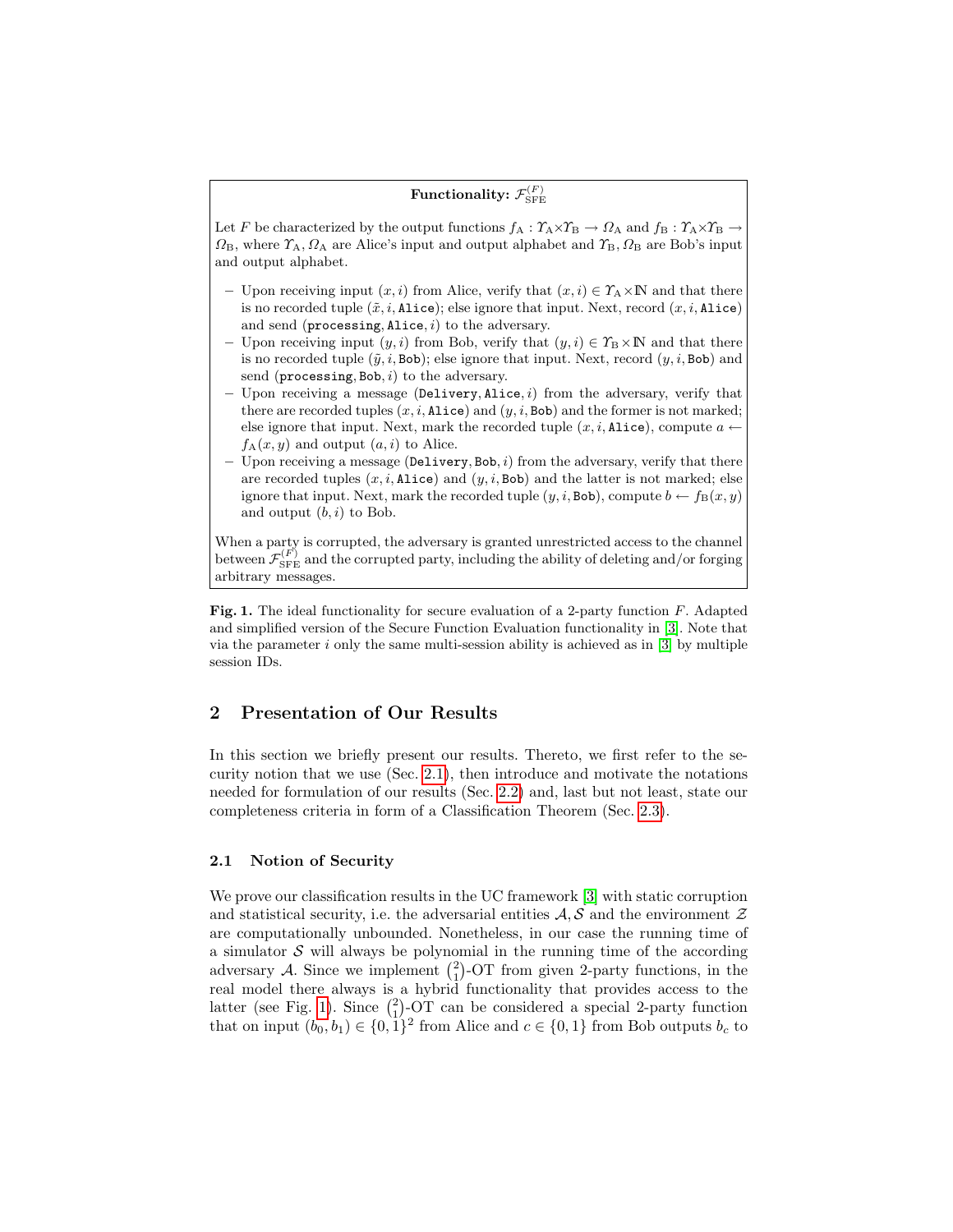<span id="page-3-1"></span>

| 1 2                 | $\perp$                                                 |
|---------------------|---------------------------------------------------------|
| 0 0/00/00/0         | $\frac{1}{0}$ $\frac{0}{0}$ $\frac{1}{1}$ $\frac{0}{1}$ |
| 1 0/01/10/1         | 1 0/0 0/0 0/0                                           |
| $2 0/0 \t0/1 \t1/1$ | $2\vert T/0 \vert T/1 \vert \perp/1$                    |

Fig. 2. Function tables of two 2-party functions that are consistent renamings of each other (Alice's inputs label the rows, Bob's inputs label the columns; outputs are denoted  $a/b$ , meaning that Alice learns a and Bob learns b). We just interchanged the first two rows and applied an injective function to Alice's outputs in the third row; i.e.  $\sigma_A(0) = 1$ ,  $\sigma_A(1) = 0$ ,  $\rho_A(2,0) = (2, \top)$ ,  $\rho_A(2,1) = (2, \bot)$ , everything else just is mapped to itself.

Bob and a special "nothing" symbol  $\perp$  to Alice, we omit an explicit definition of the ideal functionality  $\mathcal{F}_{\text{OT}}$ .

#### <span id="page-3-0"></span>2.2 Basic Concepts

A finite deterministic 2-party function can be characterized by its input and output alphabets and output functions (q.v. Fig. [1\)](#page-2-1). By  $\mathfrak{F}_{fin, det}$  we denote the set of all tuples  $(\Upsilon_A, \Upsilon_B, \Omega_A, \Omega_B, f_A, f_B)$ , where  $\Upsilon_A, \Upsilon_B, \Omega_A, \Omega_B$  are non-empty finite alphabets and  $f_A$ ,  $f_B$  are mappings from  $\gamma_A \times \gamma_B$  to  $\Omega_A$  and from  $\gamma_A \times \gamma_B$ to  $\Omega_{\rm B}$  respectively. For convenience we will not always differentiate pedantically between the mathematical object  $F \in \mathfrak{F}_{fin, det}$  and the corresponding primitive  $\mathcal{F}_{\rm SFE}^{(F)}$ , but from the context should be always clear what is meant.

Our notion of  $\mathfrak{F}_{fin, det}$  turns out a bit too detailed, since Alice and Bob can always relabel their input-output tuples of a given 2-party function without any side effects. There is no need for distinguishing between some  $F \in \mathfrak{F}_{\text{fin.det}}$  and any relabelled version of  $F$ . By the following definition we can abstract from those irrelevant details (q.v. Fig. [2\)](#page-3-1).

Definition 1 (Consistent renamings). Let  $F := (T_A, T_B, \Omega_A, \Omega_B, f_A, f_B) \in$  $\mathfrak{F}_{\text{fin},\text{det}}$  and  $F' := (T'_{A}, T'_{B}, \Omega'_{A}, \Omega'_{B}, f'_{A}, f'_{B}) \in \mathfrak{F}_{\text{fin},\text{det}}$ . Then F and F' are consistent renamings of each other, if there exist some injective mappings  $\rho_A$ :  $\gamma_A \times \Omega_A \to \gamma_A' \times \Omega_A'$  and  $\rho_B : \gamma_B \times \Omega_B \to \gamma_B' \times \Omega_B'$  and some bijective mappings  $\sigma_A : \Upsilon_A \to \Upsilon_A'$  and  $\sigma_B : \Upsilon_B \to \Upsilon_B'$ , such that for all  $x \in \Upsilon_A$ ,  $y \in \Upsilon_B$  it holds:

$$
\rho_{A}(x, f_{A}(x, y)) = (\sigma_{A}(x), f'_{A}(\sigma_{A}(x), \sigma_{B}(y)))
$$

$$
\rho_{B}(y, f_{B}(x, y)) = (\sigma_{B}(y), f'_{B}(\sigma_{A}(x), \sigma_{B}(y)))
$$

Moreover, there may exist input symbols that are kind of "redundant" in the sense that an actively corrupted party can always input some corresponding "dominating" input symbols and at the same time perfectly simulate honest behaviour. This concept plays an important role in our proofs and results. We formally grasp it by the following definition.

**Definition 2 (Redundancy).** Given  $F = (T_A, T_B, \Omega_A, \Omega_B, f_A, f_B) \in \mathfrak{F}_{fin, det}$ , an input symbol  $y' \in \mathcal{T}_{\mathcal{B}}$  is redundant, if there exists some corresponding dominating input symbol  $y \in T_B \setminus \{y'\}$ , such that the following two conditions hold: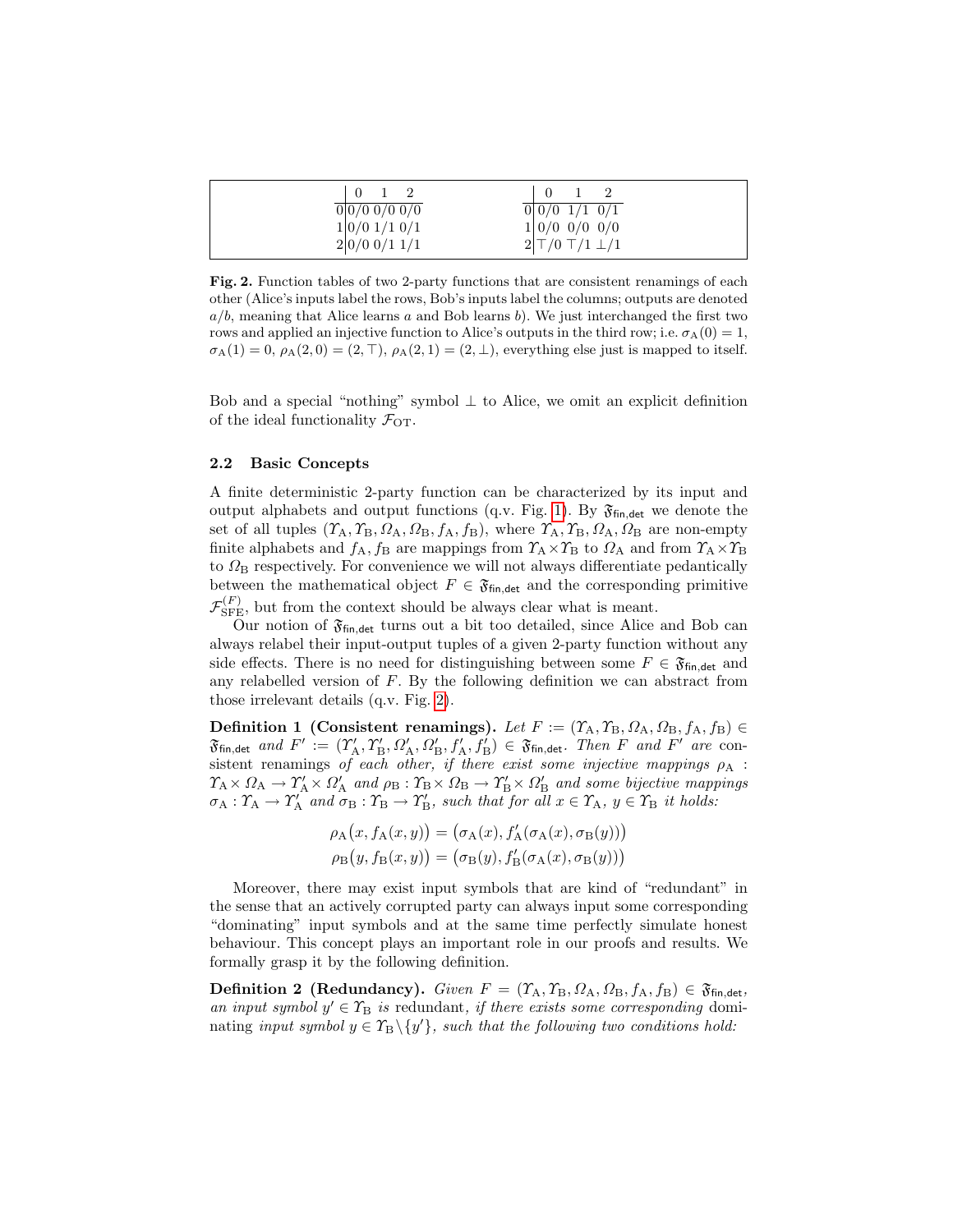<span id="page-4-2"></span>

| 0 0/0 0/0 | 0 0/00/0 | 0 0/00/0 |  |
|-----------|----------|----------|--|
| 1 0/00/1  | 1 0/01/0 | 1 0/01/1 |  |

Fig. 3. Function tables of the three different types of OT-cores (up to consistent renaming).

- 1. For all  $x \in \Upsilon_A$  we have that  $f_A(x,y) = f_A(x,y')$ , i.e. from her own output Alice does never learn whether Bob did input  $y$  or  $y'$ .
- 2. For all  $x, x' \in \Upsilon_A$  with  $f_B(x, y') \neq f_B(x', y')$  we have that  $f_B(x, y) \neq$  $f_B(x', y)$ , i.e. by inputting y instead of y' Bob gets exactly the same or strictly more information.

For input symbols  $x \in \Upsilon_A$  redundancy is defined analogously. If neither  $\Upsilon_A$  nor  $\Upsilon_{\rm B}$  contains any redundant input symbols, F is called redundancy-free.

W.l.o.g. actively corrupted parties always use dominating input symbols instead of the corresponding redundant ones. Also, there is no need to constrain what honest parties may learn. Therefore, in presence of an active adversary we can consider any 2-party functions equivalent when they only differ in some redundant input symbols.

Definition 3 (Equivalence). Let  $F := (Y_A, Y_B, \Omega_A, \Omega_B, f_A, f_B) \in \mathfrak{F}_{fin, det}$  and  $F' := (\Upsilon'_{\mathcal{A}}, \Upsilon'_{\mathcal{B}}, \Omega'_{\mathcal{A}}, \Omega'_{\mathcal{B}}, f'_{\mathcal{A}}, f'_{\mathcal{B}}) \in \mathfrak{F}_{\text{fin}, \text{det}}$ . Then F and F' are called equivalent, if they can be transformed into consistent renamings of each other by successive<sup>[1](#page-4-1)</sup> removal of redundant input symbols from  $\Upsilon_A$ ,  $\Upsilon_B$ ,  $\Upsilon'_A$ ,  $\Upsilon'_B$  and according adjustment of  $f_A$ ,  $f_B$ ,  $f'_A$ ,  $f'_B$ . Let  $[F]$  denote the resulting equivalence class.

Given  $F \in \mathfrak{F}_{fin, det}$ , one can show quite easily that all redundancy-free  $\overline{F}, \overline{F'} \in [F]$ are consistent renamings of each other, i.e. the redundancy-free version of  $F$  is unique up to consistent renaming.

#### <span id="page-4-0"></span>2.3 The Classification Theorem

<span id="page-4-3"></span>With the concepts from Sec. [2.2](#page-3-0) we can now formulate our completeness criteria.

Definition 4 (Symmetric 2-party functions). Let  $F' \in \mathfrak{F}_{fin, det}$ . If  $F'$  is a consistent renaming of some  $F = (T_A, T_B, \Omega_A, \Omega_B, f_A, f_B) \in \mathfrak{F}_{fin, det}$  with  $\Omega_A =$  $\Omega_{\rm B}$  and  $f_{\rm A} = f_{\rm B}$ , then F' is called symmetric.

**Definition 5 (OT-cores).** Let  $F := (T_A, T_B, \Omega_A, \Omega_B, f_A, f_B) \in \mathfrak{F}_{fin, det}$ . Then a quadruple  $(x, x', y, y') \in T_A^2 \times T_B^2$  is an OT-core of F, if the following three conditions are met  $(q.v. Fig. 3)$  $(q.v. Fig. 3)$ :

<span id="page-4-1"></span> $^{\rm 1}$  Note that a step-by-step removal of one symbol at a time is crucial here. There may exist distinct input symbols that dominate each other but must not be removed both.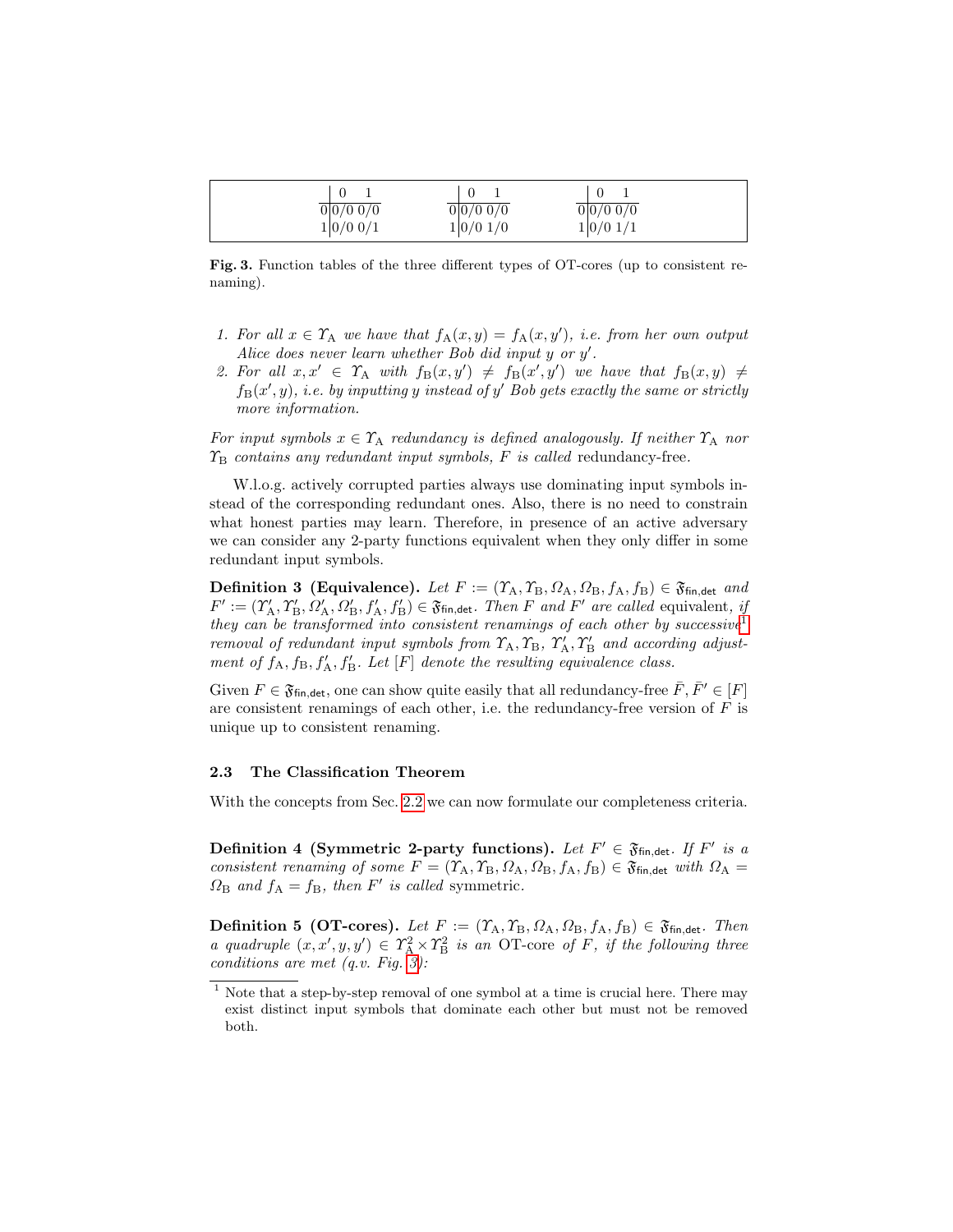<span id="page-5-0"></span>

| $\overline{0 0/0}$ | 1 0/01/0 | <b>.</b><br>0 0/00/0 |
|--------------------|----------|----------------------|
| 1 0/1              |          | 1 0/01/1             |

Fig. 4. Redundancy-free versions of the three different types of OT-cores (cf. Fig. [3\)](#page-4-2), when there are no other input symbols around.

- 1. We have that  $f_{A}(x, y) = f_{A}(x, y')$ .
- 2. We have that  $f_{\text{B}}(x, y) = f_{\text{B}}(x', y)$ .
- 3. We have that  $f_A(x', y) \neq f_A(x', y')$  or  $f_B(x, y') \neq f_B(x', y')$  (or both).

Theorem 1 (Classification theorem). For each  $F \in \mathfrak{F}_{fin, det}$  it holds:

- <span id="page-5-1"></span>1. For the  $\mathcal{F}_{\rm SFE}^{(F)}$ -hybrid model there exists an OT protocol that is statistically secure against passive adversaries, iff F has an OT-core.
- <span id="page-5-2"></span>2. If for the  $\mathcal{F}_{\rm SFE}^{(F)}$ -hybrid model there does not exist any OT protocol that is statistically secure against passive adversaries, then F is symmetric.
- <span id="page-5-4"></span>3. For the  $\mathcal{F}_{\rm SFE}^{(F)}$ -hybrid model there exists an OT protocol that is statistically secure against active adversaries, iff the redundancy-free version of F has an OT-core.
- <span id="page-5-3"></span>4. If for the  $\mathcal{F}_{\rm SFE}^{(F)}$ -hybrid model there does not exist any OT protocol that is statistically secure against active adversaries, then the redundancy-free version of F is symmetric.

Note that, when there is an active adversary, only the third function in Fig. [3](#page-4-2) is complete on its own. The redundancy free versions of the other two functions just collapse to simple binary channels (q.v. Fig. [4\)](#page-5-0). This collapsing can be prevented by additional input symbols. In Fig. [5](#page-6-0) one can see, how OT-cores can be complemented to redundancy-free 2-party functions of minimum size.

For symmetric and asymmetric 2-party functions our completeness criteria coincide with the criteria from [\[15](#page-17-8)[,16\]](#page-17-9). More concretely, we can directly translate the completeness criteria of [\[15,](#page-17-8)[16\]](#page-17-9) to our notations as follows.

- **Completeness criteria of [\[15\]](#page-17-8):** A symmetric 2-party function  $F$  is complete, iff it has an OT-core. This holds true, regardless whether the adversary is active or passive.
- Completeness criteria of [\[16\]](#page-17-9): Given an active adversary, an asymmetric 2 party function  $F'$  (with Bob being the receiver) is complete, iff for every input symbol  $y \in \Upsilon_{\text{B}}$  there exists some other input symbol  $y' \in \Upsilon_{\text{B}}$  that is not dominated by  $y$ ; in other words,  $F'$  is complete, iff its redundancy-free version is non-trivial in the sense that both input alphabets have cardinality 2 or more. Given only a passive adversary, an *asymmetric* 2-party function  $F'$ is complete, iff it has an OT-core.

However, our criteria are much more comprehensive than that of [\[15](#page-17-8)[,16\]](#page-17-9), since ours also cover 2-party functions that are neither symmetric nor asymmetric. An illustrating example is the third function in Fig. [5,](#page-6-0) which is complete but not subject of the criteria in [\[15](#page-17-8)[,16\]](#page-17-9).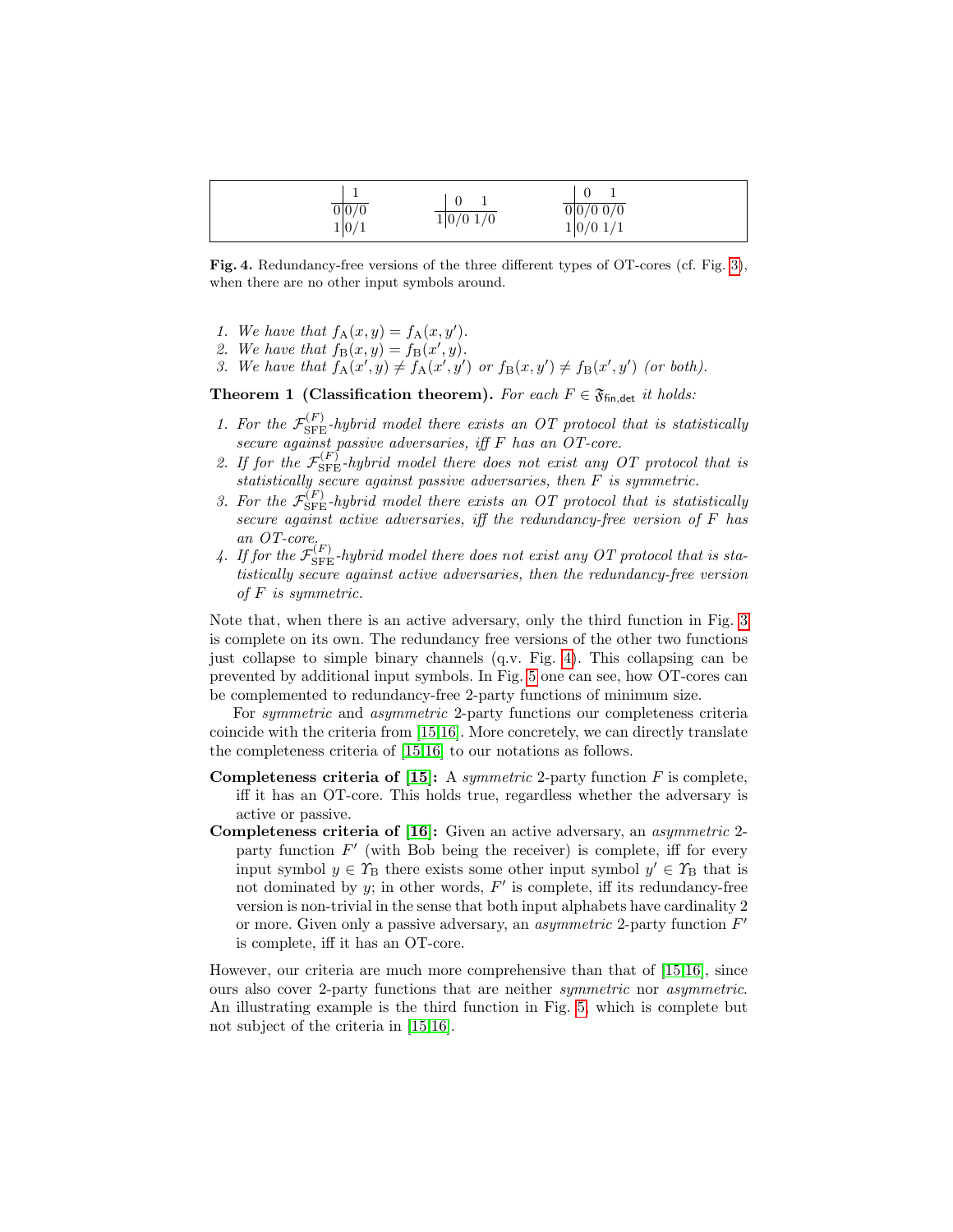<span id="page-6-0"></span>

| $\frac{1}{0}$ 0/0 0/0<br>1 0/00/1<br>2 0/10/0 | 0 0/00/0<br>1 0/00/1<br>2 0/10/2<br>$3 0/2\;0/2$ | 0 0/00/0<br>1 0/00/1<br>2 0/11/2 | 0 0/00/0<br>1 0/01/1 |
|-----------------------------------------------|--------------------------------------------------|----------------------------------|----------------------|
|-----------------------------------------------|--------------------------------------------------|----------------------------------|----------------------|

Fig. 5. Function tables of the four minimal complete 2-party functions. Up to consistent renaming and interchanging the roles of Alice and Bob every function table of a complete 2-party function  $F \in \mathfrak{F}_{\mathsf{fin},\mathsf{det}}$  contains at least one of these examples as a submatrix.

## 3 How to Prove the Classification Theorem

In this section we give an intuitive exposition of how we prove our Classification Theorem. Due to space limitations we can only sketch the main ideas; for formal proofs we refer to the full version [\[19\]](#page-17-14).

A fundamental tool in our proof strategy is the connection between presence of OT-cores and the question whether a 2-party function is symmetric.

**Lemma 1 (Symmetrization lemma).** Each  $F \in \mathfrak{F}_{fin, det}$  that does not have any OT-core is symmetric (in the sense of Definition  $\downarrow$ ).

One way to prove this lemma can be sketched as follows. Given a 2-party function  $F := (\Upsilon_A, \Upsilon_B, \Omega_A, \Omega_B, f_A, f_B) \in \mathfrak{F}_{fin, det}$ , we can define an equivalence relation on  $(\Upsilon_A \times \Omega_A) \cup (\Upsilon_B \times \Omega_B)$  induced as follows:

$$
(x, a) \sim (y, b)
$$
 :=  $f_A(x, y) = a \land f_B(x, y) = b$ 

Let the according equivalence classes be denoted by  $[x, a]$  or  $[y, b]$ . For all  $x, x' \in$  $\Upsilon_A, a, a' \in \Omega_A$  some simple induction yields the following implication (else F would have an OT-core):

$$
(x, a) \sim (x', a') \Rightarrow \{y \in \Upsilon_B | f_A(x, y) = a\} = \{y \in \Upsilon_B | f_A(x', y) = a'\}
$$

Thereby, we cannot find any  $x \in \Upsilon_A$ ,  $a, a' \in \Omega_A$  with  $a \neq a'$  and  $(x, a) \sim (x, a')$ ; the analog holds for  $y \in \Upsilon_A$ ,  $b, b' \in \Omega_A$ . Hence, via the mappings  $\rho_A : (x, a) \mapsto$  $(x,[x,a])$  and  $\rho_B:(y,b)\mapsto (y,[y,b])$  we get a consistent renaming of F and this consistent renaming is obviously symmetric.

By the Symmetrization Lemma and some results in the literature we can already argue for the assertions [1](#page-5-1) and [2](#page-5-2) of our Classification Theorem. On the one hand, when  $F$  has no OT-core,  $F$  can be considered symmetric by our Symmetrization Lemma. However, in [\[15\]](#page-17-8) it has been shown that no reduction of OT to a symmetric 2-party function without OT-core can yield correctness and privacy at the same time, even if there is only a passive adversary—Alice can always exactly determine Bob's information about her inputs to the underlying 2-party function and vice versa.

On the other hand, when  $F$  has an OT-core and there is only a passive adversary, we can trivially implement one of the 2-party functions in Fig. [3.](#page-4-2) However,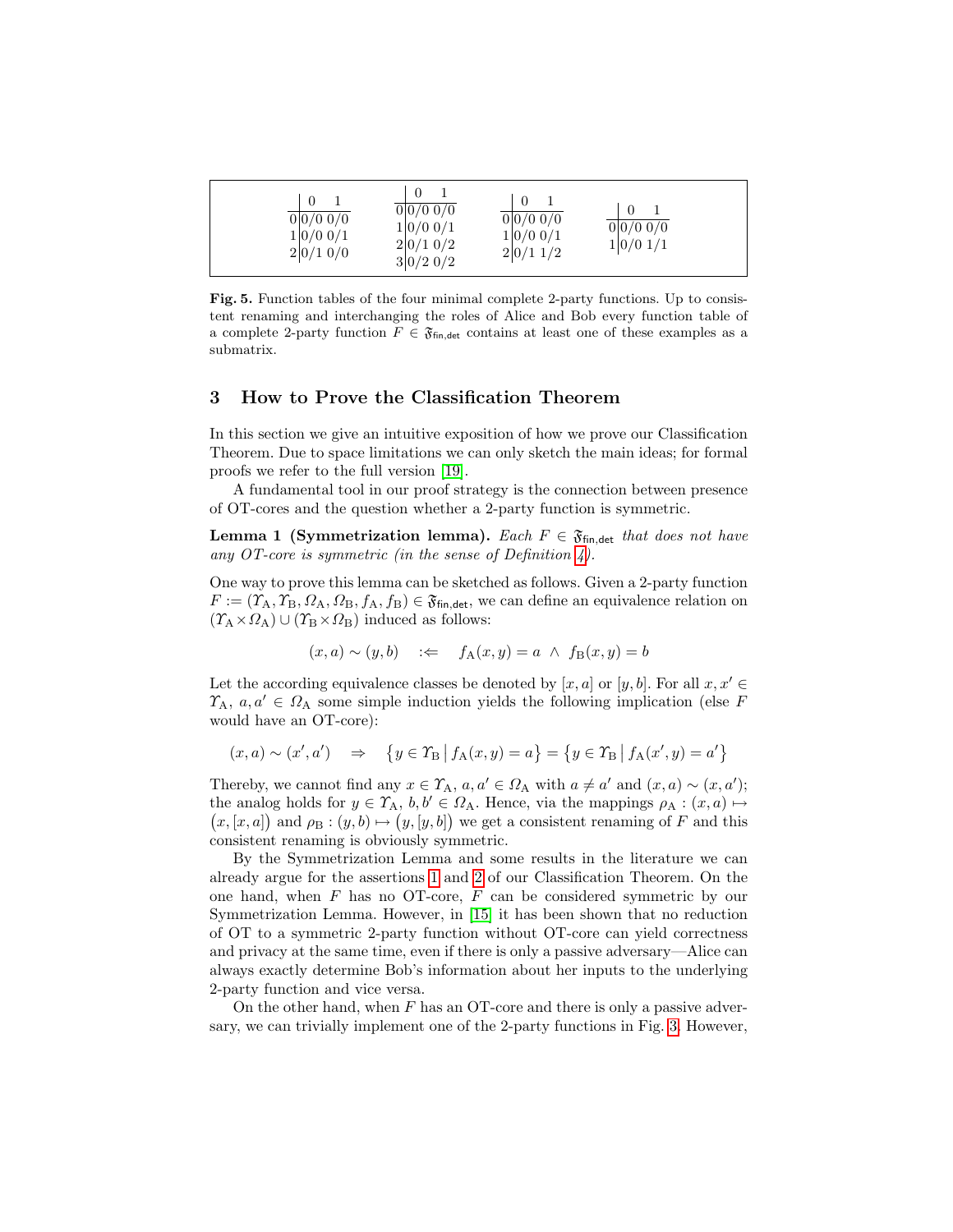<span id="page-7-1"></span>

| $\overline{0}$<br>1 2 3                                                                               |  |
|-------------------------------------------------------------------------------------------------------|--|
| $\frac{1}{0}\frac{1}{0}\frac{1}{0}\frac{1}{0}\frac{1}{0}\frac{1}{0}\frac{1}{0}\frac{1}{0}\frac{1}{0}$ |  |
| 1 0/0 1/0 0/1 1/1                                                                                     |  |
| $2 0/1\ 1/1\ 1/2\ 0/2$                                                                                |  |

Fig. 6. A complete 2-party function that needs some carefully chosen, non-symmetric input distribution.

each of them can be transformed into a non-trivial noisy channel (shown to be complete in [\[6\]](#page-16-7)) by the following protocol with expected 4 function calls. Alice first inputs a random bit b and then the inverse  $\neg b$ ; Bob inputs independent random bits in both steps. The protocol is restarted until nowhere output "1" occurs. Afterwards Alice uses the last value of  $b$  as a one-time pad, which Bob knows with probability  $\frac{2}{3}$ .

Once assertion [1](#page-5-1) of the Classification Theorem is shown, assertion [2](#page-5-2) follows by the Symmetrization Lemma. Analogously assertion [4](#page-5-3) follows from assertion [3,](#page-5-4) so all we have to do is proving assertion [3.](#page-5-4) One direction, the necessity of OTcores, already follows from the passive case. Proving sufficiency for the active case is much more challenging and can be seen as our main contribution.

Our overall strategy for reducing OT in presence of an active adversary to a finite deterministic 2-party function having an OT-core proceeds in two steps. First, Alice and Bob generate some amount of correlated data by repeated invocation of the 2-party function with randomized input. Within a subsequent test step each party has to partially unveil its data, so that significant cheating can be detected. Then, on top of the remaining data an invocation of OT is built. In Sec. [3.1](#page-7-0) we examine what input distributions are adequate and how the test step has to be performed. In Sec. [3.2](#page-13-0) we construct a protocol for OT from such correlated data and we examine its security.

#### <span id="page-7-0"></span>3.1 Secure Generation of Correlated Data

We start our examination with some negative example (see Fig. [6\)](#page-7-1), which shows that choosing an adequate input distribution is not trivial. In the first place, the example in Fig. [6](#page-7-1) shows that letting Alice and Bob use uniformly random input is not necessarily secure. In our example there would be an undetectable cheating strategy<sup>[2](#page-7-2)</sup> for a corrupted Bob: He picks a uniformly random input symbol from  $\{2,3\}$  instead of  $\{0,1,2,3\}$  and after each invocation of the 2-party function with probability  $\frac{1}{2}$  locally relabels his input-output tuple by  $(2,0) \mapsto (0,0)$ ,  $(2,1) \mapsto$  $(0,0), (2,2) \mapsto (1,1), (3,0) \mapsto (1,0), (3,1) \mapsto (1,0), (3,2) \mapsto (0,1)$ . Thereby he can perfectly simulate honest behaviour, but at the same time does learn all of Alice's inputs to the 2-party function.

We circumvent this problem by more asymmetric input distributions: We pick an OT-core and let the corresponding input symbols be input with relatively high

<span id="page-7-2"></span><sup>&</sup>lt;sup>2</sup> Note that such an undetectable cheating strategy cannot exist for symmetric 2-party functions, as there Alice will notice any change in Bob's output distribution.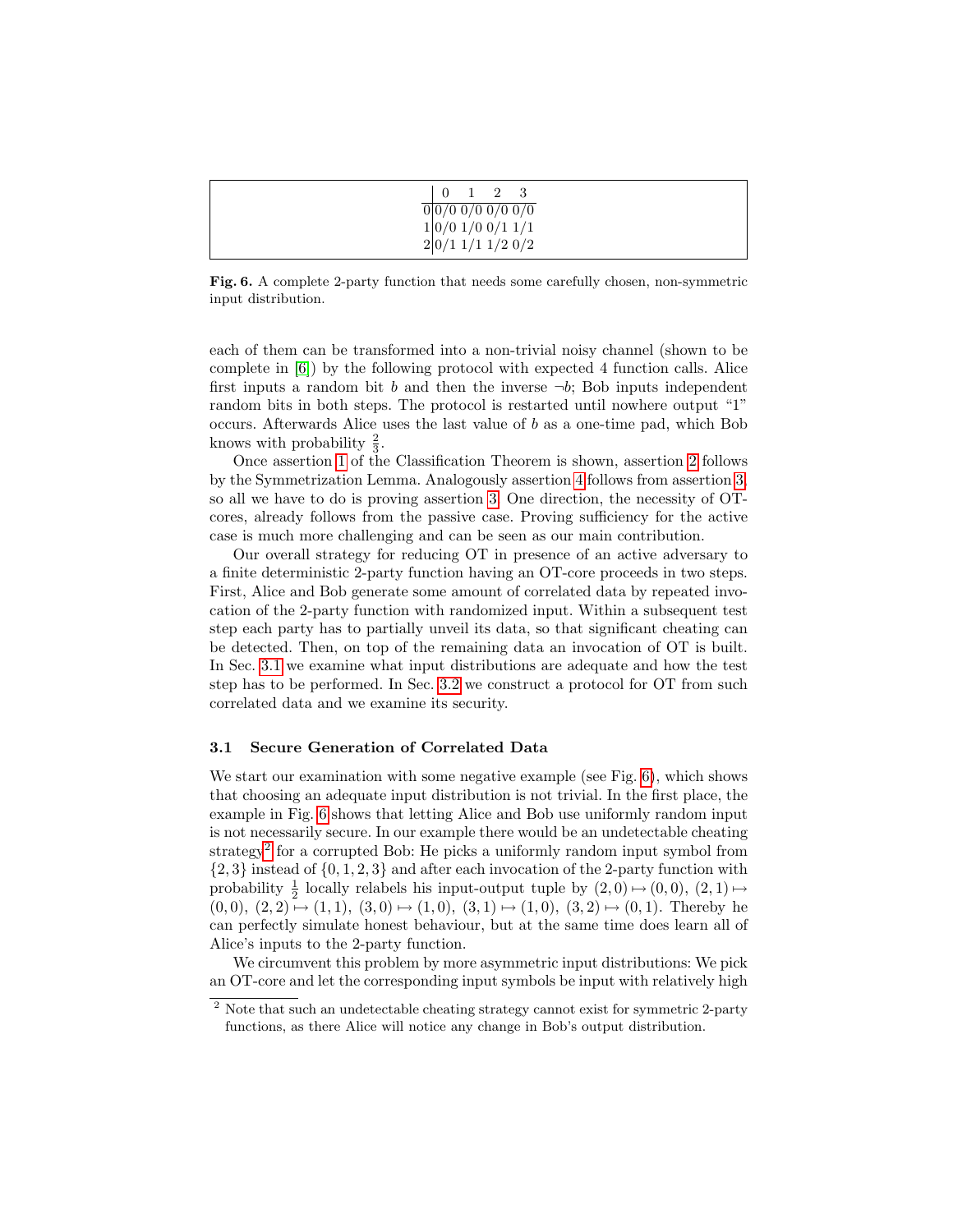probability, while all other input symbols have a relatively low probability and are only needed for the test step. However, the example in Fig. [6](#page-7-1) also shows that we must choose the OT-core carefully. E.g. the OT-core in the upper left corner would be a bad choice, since the abovementioned cheating strategy can be adjusted to every protocol that assigns equal probability to Bob's input symbols "0" and "1". Still, significant cheating is possible for any input distribution with high probability for "0" and "1", as inputting "0" and "1" each once can be perfectly simulated by inputting "2" and "3" each once.

Actually, a main part of our work consists in proving that there always exists a "good" OT-core, if only the redundancy-free version of the considered 2-party function has any OT-core at all. In Fig. [6](#page-7-1) one "good" OT-core corresponds to inputs  $\{0, 1\}$  from Alice and  $\{1, 2\}$  from Bob: By occasionally inputting "2" Alice can check that Bob does not too often use other input symbols than  $\{1, 2\}$  (on input "2" she must not get output "0" too often) and that he does input "1" and "2" each with the right frequency (on input "1" she must get output "1" and "0" with according frequency), while Bob also sees Alice's actual input distribution (it is close to Bob's output distribution on input "2"). However, as the first function in Fig. [5](#page-6-0) shows, in general it will not suffice that the participants only pay attention to their own input-output distributions. Since in this example Alice's output always is "0", only by unveiling some random subset of his inputoutput tuples Bob can prove that he did use a prescribed input distribution; e.g. he will be caught cheating with high probability when he claims to have input "0" sufficiently often but can never distinguish whether Alice did input "0" or "2". Again, for a meaningful test it is necessary that Alice uses her complete input alphabet.

These examples motivate that always all input symbols should be used with some non-zero probability. In the following we first sketch our protocol for generation of correlated data, then we introduce some algebraic structure that abstractly represents how a corrupted party can deviate from the protocol; finally we argue that there always is an OT-core that is "robust" against all such cheating strategies.

Our protocol for generating correlated data basically proceeds as follows:

- 1. Invocation of  $F$ : Alice and Bob call the underlying 2-party function  $F$ with randomized input for  $k$  times  $(k$  being the security parameter) and record their respective input-output tuples. A protocol parameter assigns what probability mass functions are to be used.
- 2. Control A: Alice challenges Bob on some polynomial subset of the recorded data, where he has to reveal his input-output tuples. Alice aborts the protocol if Bob obviously lies (i.e. his announcement is inconsistent with Alice's recorded input-output tuples) or his input distribution appears faulty. The test set is then removed from the recorded data.
- 3. Control B: This step equals the previous one with interchanged roles of Alice and Bob.
- 4. Output: Both parties announce where they have used input symbols that were only for test purposes. All corresponding elements are removed from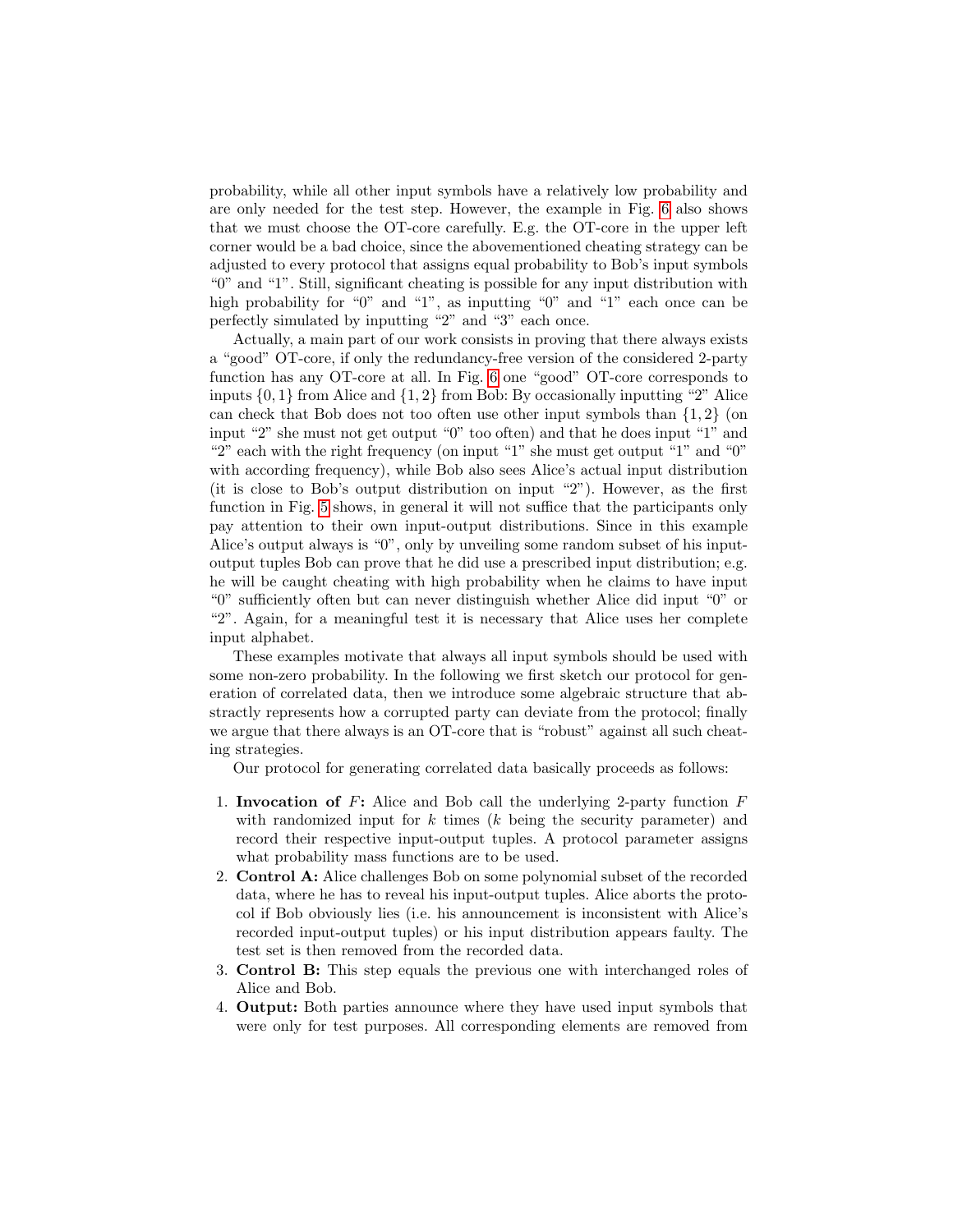the recorded input-output tuples by both parties. When too much of the recorded data has been deleted, the protocol is aborted; else each party outputs its remaining string of recorded input-output tuples.

We call this scheme *offline protocol*, since after the protocol step **Invocation of**  $F$  never again access to  $F$  is needed.

At this point we want to emphasize that although offline protocols are not completely symmetric in Alice and Bob, all of our arguments are. This convenient circumstance is predicated on the fact that a corrupted party only can get some polynomially small advantage by adversarial choice of the test set in protocol step Control A or Control B respectively. Our protocol in Sec. [3.2](#page-13-0) for reduction of OT to correlated data is robust against such polynomially small advantages.

Now we define and investigate a class of functions  $\eta: \Upsilon_A \times \Upsilon_B^2 \to \mathbb{R}_{\geq 0}$  that characterize how a corrupted Bob may cheat in an offline protocol. For symmetry reasons our results will directly carry over to the case that Alice is corrupted. Our intuition is that  $\eta(x, y, y')$  quantifies the relative frequency of events in protocol step Control A, where F was invoked with input  $(x, y)$ , but Bob successfully claims that he did input  $y'$ . We call such functions *cheating situations*. For convenience we use the notation  $\eta(X, Y, Y') := \sum_{x \in X, y \in Y, y' \in Y'} \eta(x, y, y')$  for any  $X \subseteq \Upsilon_A, Y, Y' \subseteq \Upsilon_B$ . Also for convenience, we speak of a situation  $(x, y)_F$  when we mean that  $F$  was called with input  $x$  from Alice and input  $y$  from Bob. We have the following six conditions to cheating situations:

- 1. It holds that  $\eta(\Upsilon_{\rm A}, \Upsilon_{\rm B}, \Upsilon_{\rm B}) = 1$ .
- 2. For all  $x \in \Upsilon_A$  it holds that  $\eta(x, \Upsilon_B, \Upsilon_B) > 0$ , i.e. Alice did use her complete input alphabet.
- <span id="page-9-2"></span>3. For all  $x \in \Upsilon_A$ ,  $y \in \Upsilon_B$  it holds that  $\eta(x, y, \Upsilon_B) = \eta(x, \Upsilon_B, \Upsilon_B) \cdot \eta(\Upsilon_A, y, \Upsilon_B)$ , i.e. Bob's actual input distribution is independent of Alice's input distribution.
- <span id="page-9-3"></span>4. For all  $x \in \Upsilon_A$ ,  $y' \in \Upsilon_B$  it holds that  $\eta(x, \Upsilon_B, y') = \eta(x, \Upsilon_B, \Upsilon_B) \cdot \eta(\Upsilon_A, \Upsilon_B, y')$ , i.e. Bob's claimed input distribution appears independent of Alice's input distribution.
- <span id="page-9-1"></span><span id="page-9-0"></span>5. (a) For all  $x \in \Upsilon_A$ ,  $y, y' \in \Upsilon_B$  with  $f_A(x, y) \neq f_A(x, y')$  it holds that  $\eta(x, y, y') = 0$ ; else in the test step **Control A** Bob would be caught cheating immediately.
	- (b) For all  $x, x' \in \Upsilon_A$ ,  $y, y' \in \Upsilon_B$  that fulfill  $f_B(x, y) = f_B(x', y)$  and  $f_B(x, y') \neq f_B(x', y')$ , it holds that  $\eta(x, y, y') = \eta(x', y, y') = 0$ ; else Bob would run an overwhelming risk of being caught cheating, since he cannot distinguish between situations  $(x, y)_F$  and  $(x', y)_F$  but must perfectly distinguish between these situations in the test step Control A.

Given some 2-party function  $F \in \mathfrak{F}_{fin, det}$ , the set  $\mathfrak{N}_F$  of all according cheating sitations has a very handy algebraic structure. On the one hand, cheating situations can be considered independent of (honest) Alice's input distribution, since they can canonically be rescaled to every input distribution that has non-zero probability for all  $x \in \Upsilon_A$ . On the other hand, when we fix Alice's input distribution, i.e. for all  $x \in \Upsilon_A$  the  $\eta(x, \Upsilon_B, \Upsilon_B)$  are fixed, then our six conditions can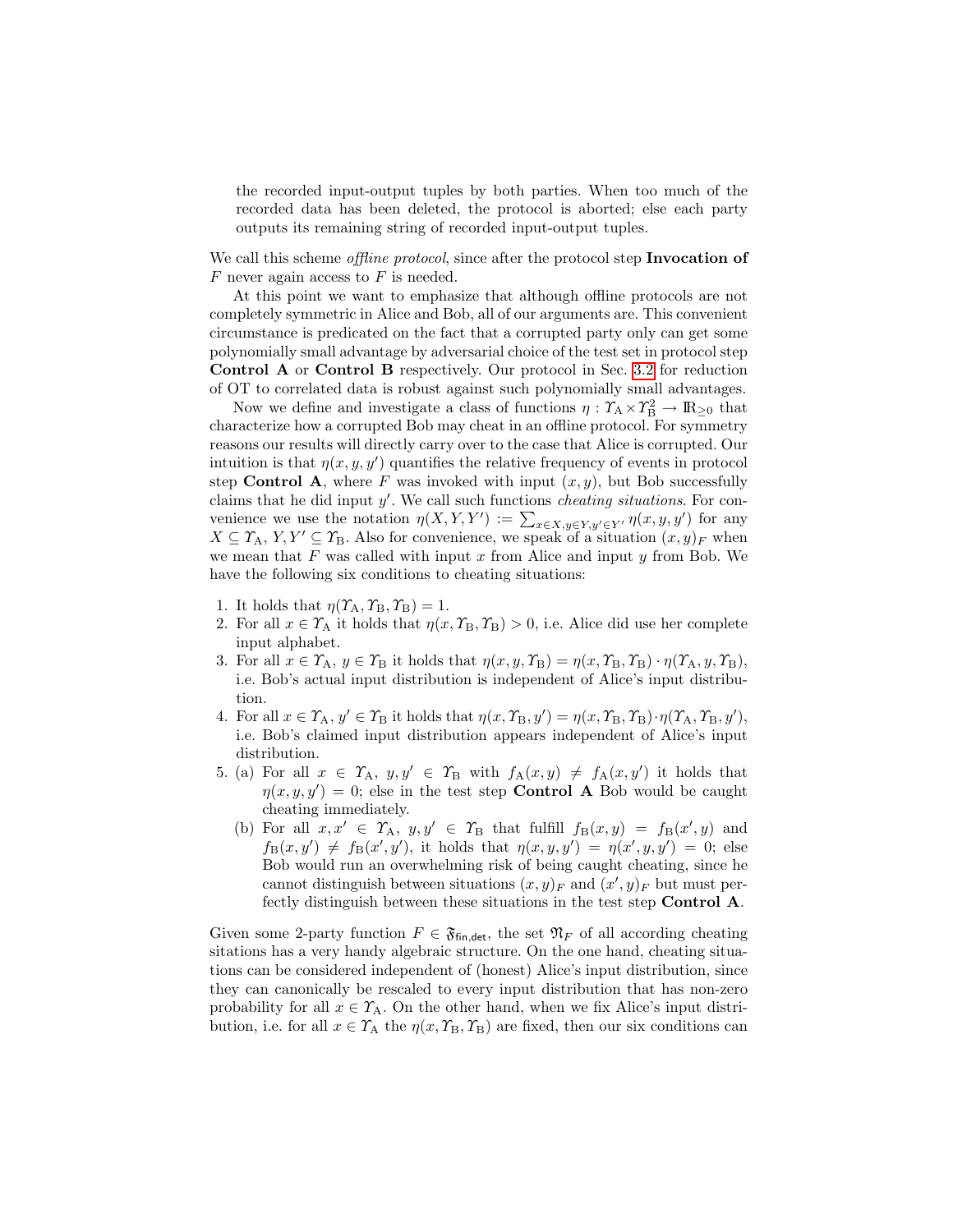be subsumed by a linear equation system, i.e. the set of all remaining cheating situations is a convex and bounded polytope in the linear space  $\mathbb{R}^{\Upsilon_A \times \Upsilon_B^2}$ .

Also the abovementioned conditions [5a](#page-9-0) and [5b](#page-9-1) play a fundamental role in our proofs. Therefore we sum them up by an extra notation. Given  $F =$  $(\Upsilon_A, \Upsilon_B, \Omega_A, \Omega_B, f_A, f_B) \in \mathfrak{F}_{fin, det}$  and  $x \in \Upsilon_A$ ,  $y, y' \in \Upsilon_B$ , let  $(x, y) \stackrel{F}{\rightsquigarrow} (x, y')$ denote that the following two conditions are fulfilled:

- It holds that  $f_A(x, y) = f_A(x, y')$ .
- For all  $\tilde{x} \in \Upsilon_A$  with  $f_B(x, y) = f_B(\tilde{x}, y)$  it holds that  $f_B(x, y') = f_B(\tilde{x}, y')$ .

The intuition behind that notation is that Bob can claim a situation  $(x, y)_F$  to be a situation  $(x, y')_F$ , iff  $(x, y) \stackrel{F}{\rightsquigarrow} (x, y')$ . At least he cannot do so too often, if  $(x, y) \stackrel{\mathcal{F}}{\rightarrow} (x, y')$ . For all cheating situations  $\eta$  and all  $x \in \Upsilon_A$ ,  $y, y' \in \Upsilon_B$  with  $(x, y) \overset{\mathcal{F}}{\nrightarrow} (x, y')$  it holds that  $\eta(x, y, y') = 0$ .

Note that the  $\sqrt[a]{\rightarrow}$  -relation links cheating situations to redundancy matters, since an input symbol  $y' \in \mathcal{T}_{\text{B}}$  is redundant, iff there exists some  $y \in \mathcal{T}_{\text{B}} \setminus \{y'\}$ with  $(x, y) \stackrel{F}{\rightsquigarrow} (x, y')$  for all  $x \in \Upsilon_A$ . In other words, the " $\stackrel{F}{\rightsquigarrow}$ "-relation describes some kind of "local redundancy".

Given that Alice is uncorrupted, for every non-aborted run of an offline protocol there exists with overwhelming probability some cheating situation  $\eta$ , such that up to some polynomially small error the mappings  $(x, y) \mapsto \eta(x, \Upsilon_B, y)$  and  $(x, y) \mapsto \eta(x, y, \Upsilon_B)$  describe the prescribed and the actual joint input distribution to the underlying 2-party function respectively. Thus we have to look for some kind of "robust" OT-cores  $(\tilde{x}, \tilde{x}', \tilde{y}, \tilde{y}')$ , so that there does not exist any essentially non-trivial cheating situation  $\eta$  with  $\eta(Y_A, Y_B, \{\tilde{y}, \tilde{y}'\}) = 1$ . More concretely, we will show that whenever a redundancy-free 2-party function  $F \in \mathfrak{F}_{\text{fin},\text{det}}$  has any OT-core  $(\tilde{x}, \tilde{x}', \tilde{y}, \tilde{y}')$ , then F also has an OT-core  $(\tilde{x}, \tilde{x}', \tilde{y}, \tilde{y}')$ , such that for every cheating situation  $\eta$  with  $\eta(\Upsilon_{\mathbf{A}}, \Upsilon_{\mathbf{B}}, \{\bar{y}, \bar{y}'\}) = 1$  it holds that  $\eta(\Upsilon_{\rm A}, \Upsilon_{\rm B}, y) = \eta(\Upsilon_{\rm A}, y, \Upsilon_{\rm B})$  for all  $y \in \Upsilon_{\rm B}$ , i.e. Bob practically cannot lie about his actual input distribution when he is demanded to use no other input symbols than  $\bar{y}, \bar{y}'$ .

Note that Alice's input symbols  $\tilde{x}, \tilde{x}'$  have remained the same; hence in a second step we can analogously find an OT-core  $(\bar{x}, \bar{x}', \bar{y}, \bar{y}')$  that is also "robust" against all relevant cheating attempts of Alice and stays "robust" against a possibly malicious Bob.

Given an OT-core  $(\tilde{x}, \tilde{x}', \tilde{y}, \tilde{y}')$  of a redundancy-free 2-party function  $F \in$  $\mathfrak{F}_{fin,det}$ , we can find an OT-core with the desired "robustness" by just picking some  $\bar{y}, \bar{y}' \in \mathcal{T}_{\mathcal{B}}$ , such that  $(\tilde{x}, \tilde{x}', \bar{y}, \bar{y}')$  is an OT-core and the following set has minimum size (q.v. Fig. [7\)](#page-11-0):

$$
\Phi(\bar{y}, \bar{y}') := \{ y \in \Upsilon_B \mid \forall x \in \Upsilon_A : (x, y) \stackrel{F}{\leadsto} (x, \bar{y}) \lor (x, y) \stackrel{F}{\leadsto} (x, \bar{y}') \}
$$

Intuitively spoken, within an offline protocol that assigns high input probability only to  $\bar{y}, \bar{y}'$  Bob cannot use any input symbol  $y \in \gamma_B \setminus \Phi(\bar{y}, \bar{y}')$  too often; at least for some specific  $x \in \Upsilon_A$  he practically cannot claim a situation  $(x, y)_F$ to be  $(x,\bar{y})_F$  or  $(x,\bar{y}')_F$  without being caught cheating. In general it will not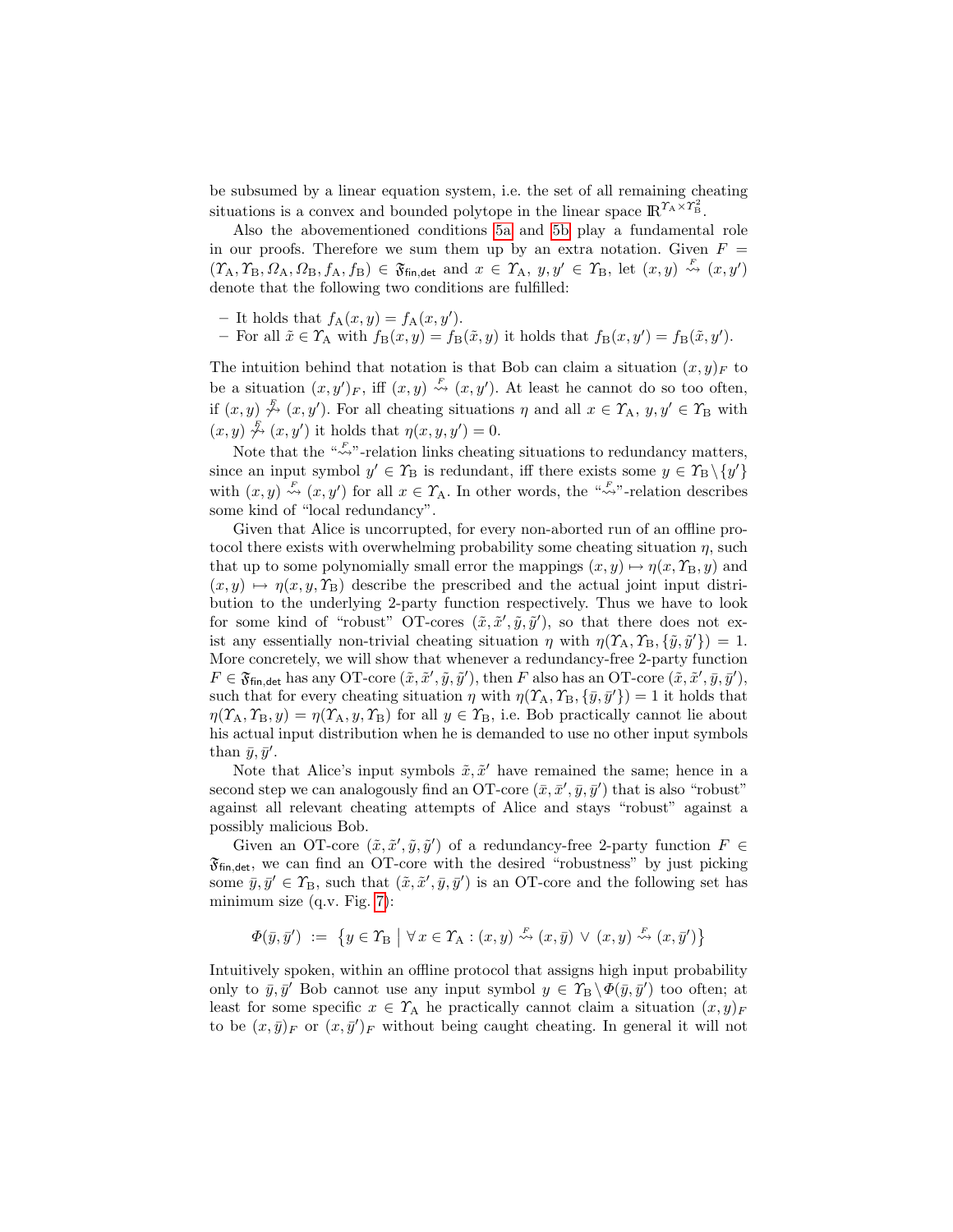<span id="page-11-0"></span>

| $\Omega$                                                   | $\overline{2}$ | $\overline{\mathbf{3}}$ | 5 |
|------------------------------------------------------------|----------------|-------------------------|---|
| $0 0/00/00/00/00/01/*$                                     |                |                         |   |
| $1 0/0 1/0 1/0 0/0 0/1$ */*                                |                |                         |   |
| $2 0/1 \t0/1 \t0/1 \t0/1 \t0/2 \t*/*$                      |                |                         |   |
| $3 0/1 \t0/1 \t0/1 \t0/2 \t0/2 \t*/*$                      |                |                         |   |
| $4 0/2 \frac{0}{1 \frac{0}{12 \frac{0}{2 \frac{k}{k}}}$    |                |                         |   |
| $5 0/3 \frac{0}{2} \frac{0}{2 \frac{0}{3 \frac{0}{3 + x}}$ |                |                         |   |
| $6 0/3\;0/2\;0/3\;0/3\;0/3\;*/*$                           |                |                         |   |
| $7 0/3\;0/3\;0/3\;0/3\;0/3\;*/*$                           |                |                         |   |

Fig. 7. Example for illustration of the construction of  $\Phi$  and Y, Y'. From the first two rows one can infer that  $(0, 1, 0, 1)$  is an OT-core and  $\Phi(0, 1) \subseteq \{0, 1, 2, 3, 4\}$ , regardless of the wildcards "∗". The other six rows just make the function redundancy-free, but still allow that  $\Phi(0,1) \supseteq \{0,1,2,3,4\}$ . Thereby, for the OT-core in the upper left corner we have that  $\Phi(0,1) = \{0, 1, 2, 3, 4\}$  and  $Y = \{0, 3\}$  and  $Y' = \{1, 2, 4\}$ . However, we would not pick this OT-core but  $(0, 1, 0, 4)$  or  $(0, 1, 3, 4)$  instead, since  $\Phi(0, 4) = \Phi(3, 4)$  ${0, 3, 4} \subsetneq \Phi(0, 1)$ , as Alice can distinguish between  ${0, 3, 4}$  and  ${1, 2}$  by her output in the second row. Note that analogously  $\Phi(1,2) = \{1,2\}$ , but  $(0,1,1,2)$  is not an OT-core.

necessarily hold that  $\Phi(\bar{y}, \bar{y}') = {\bar{y}, \bar{y}'},$  nonetheless we can show now that the chosen OT-core  $(\tilde{x}, \tilde{x}', \bar{y}, \bar{y}')$  is "robust" in the abovementioned sense. So, let some arbitrary cheating situation  $\eta$  with  $\eta(\Upsilon_A, \Upsilon_B, \{\bar{y}, \bar{y}'\}) = 1$  be given. By the following eight steps we show that  $\eta(\Upsilon_A, \Upsilon_B, y) = \eta(\Upsilon_A, y, \Upsilon_B)$  for all  $y \in \Upsilon_B$ .

- <span id="page-11-1"></span>1. Since the " $\leadsto$ "-relation is transitive, we observe that  $\Phi(y, y') \subseteq \Phi(\bar{y}, \bar{y}')$  for all  $y, y' \in \Phi(\bar{y}, \bar{y}').$
- <span id="page-11-2"></span>2. We want to exploit the minimality of  $\Phi(\bar{y}, \bar{y}')$ , but it yields that  $|\Phi(\bar{y}, \bar{y}')| \le$  $\left|\phi(y, y')\right|$  only in case that  $(\tilde{x}, \tilde{x}', y, y')$  is an OT-core. However, note that  $f_{\mathbf{A}}(\tilde{x},\bar{y}) = f_{\mathbf{A}}(\tilde{x},\bar{y}'),$  since  $(\tilde{x},\tilde{x}',\bar{y},\bar{y}')$  is an OT-core. Furthermore, for all  $y \in \Phi(\bar{y}, \bar{y}')$  by definition of  $\Phi$  we especially have that  $(\tilde{x}, y) \stackrel{F}{\rightsquigarrow} (\tilde{x}, \bar{y})$  or  $(\tilde{x}, y) \stackrel{F}{\rightsquigarrow} (\tilde{x}, \bar{y}')$ , what in turn implies that  $f_A(\tilde{x}, y) = f_A(\tilde{x}, \bar{y})$  or  $f_A(\tilde{x}, y) =$  $f_{\mathbf{A}}(\tilde{x}, \bar{y}')$ . Putting things together, we can conclude that  $f_{\mathbf{A}}(\tilde{x}, y) = f_{\mathbf{A}}(\tilde{x}, y')$ for all  $y, y' \in \Phi(\bar{y}, \bar{y}')$ . Therefore, by the following construction we can split  $\Phi(\bar{y}, \bar{y}')$  into disjoint subsets Y, Y', such that  $(\tilde{x}, \tilde{x}', y, y')$  actually is an OTcore for all  $y \in Y$ ,  $y' \in Y'$ . We define (q.v. Fig. [7\)](#page-11-0):

$$
Y := \{ y \in \Phi(\bar{y}, \bar{y}') \mid f_A(\tilde{x}', \bar{y}) = f_A(\tilde{x}', y) \land f_B(\tilde{x}, y) = f_B(\tilde{x}', y) \}
$$
  

$$
Y' := \{ y' \in \Phi(\bar{y}, \bar{y}') \mid f_A(\tilde{x}', \bar{y}) \neq f_A(\tilde{x}', y') \lor f_B(\tilde{x}, y') \neq f_B(\tilde{x}', y') \}
$$

Now, by the minimality of  $\Phi(\bar{y}, \bar{y}')$  and our observation in step [1](#page-11-1) it follows that  $\Phi(\bar{y}, \bar{y}') = \Phi(y, y')$  for all  $y \in Y$ ,  $y' \in Y'$ .

<span id="page-11-3"></span>3. Now, for each  $(x, \hat{y}) \in \Upsilon_A \times \Phi(\bar{y}, \bar{y}')$  at least one of the following assertions must hold true:

$$
\forall y \in Y : (x, \hat{y}) \stackrel{F}{\rightsquigarrow} (x, y) \qquad \forall y' \in Y' : (x, \hat{y}) \stackrel{F}{\rightsquigarrow} (x, y')
$$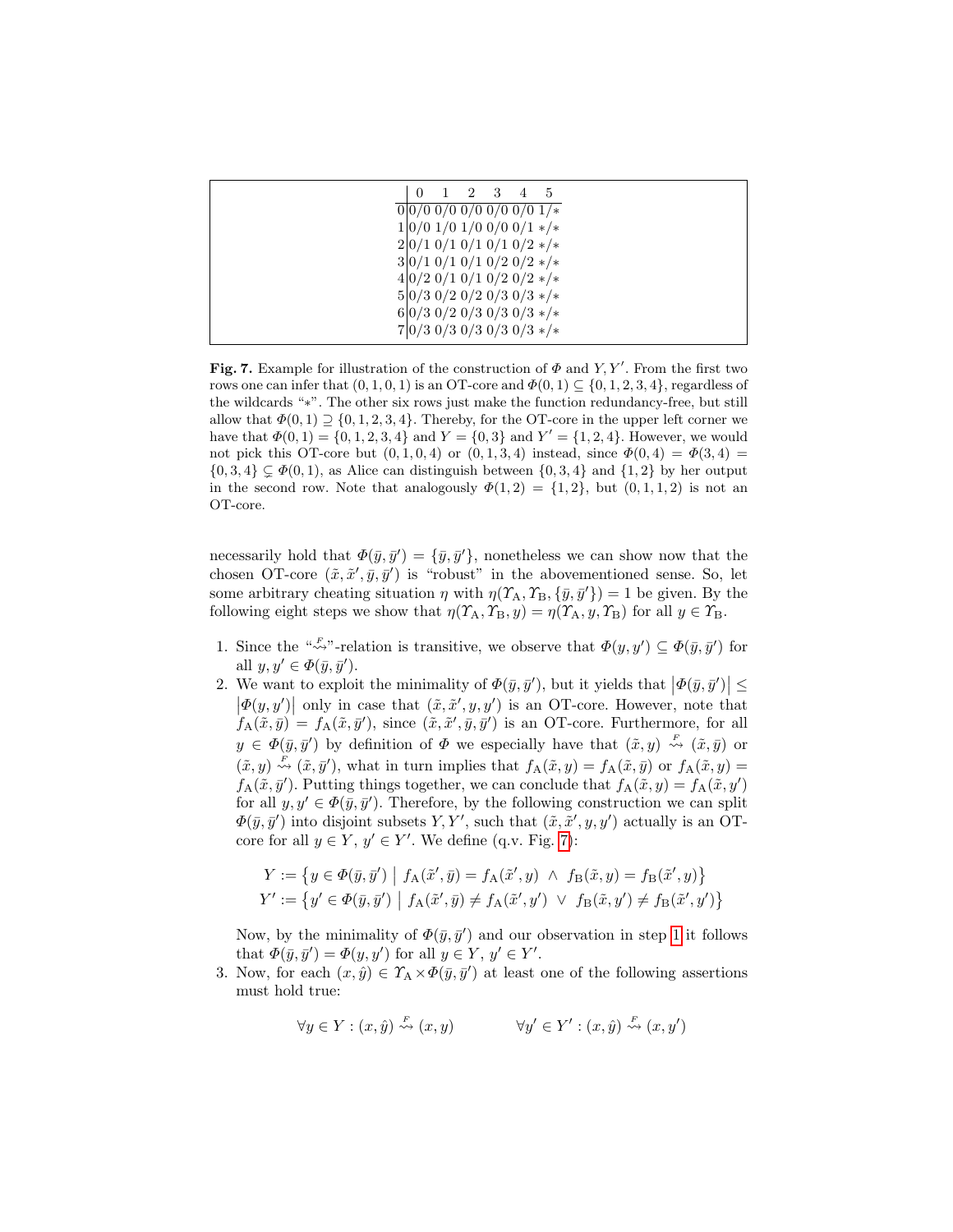Otherwise we had some  $x \in \Upsilon_A$ ,  $\hat{y} \in \Phi(\bar{y}, \bar{y}')$ ,  $y \in Y$ ,  $y' \in Y'$ , such that  $(x, \hat{y}) \stackrel{F}{\n\rightarrow} (x, y)$  and  $(x, \hat{y}) \stackrel{F}{\n\rightarrow} (x, y')$  and thereby  $\hat{y} \notin \Phi(y, y')$ , what would be a contradiction to  $\hat{y} \in \Phi(\bar{y}, \bar{y}') = \Phi(y, y')$  (cf. the final sentence of step [2\)](#page-11-2).

- <span id="page-12-0"></span>4. For every  $\hat{y} \in \Phi(\bar{y}, \bar{y}') \setminus {\{\bar{y}\}}$  we find some  $x \in \Upsilon_A$ , such that  $(x, \hat{y}) \stackrel{F}{\rightsquigarrow} (x, \bar{y})$ and  $\forall y' \in Y' : (x, y') \nrightarrow{\mathcal{F}} (x, \bar{y}).$ This follows from our observation in step [3,](#page-11-3) F being redundancy-free and the transitivity of the " $\overset{F}{\leadsto}$ "-relation. Since F is redundancy-free, we find some  $x \in \Upsilon_A$ , such that  $(x, \hat{y}) \stackrel{\bar{x}}{\leftrightarrow} (x, \bar{y})$ . This not only is one part of the claim above, but it also yields by step [3](#page-11-3) that  $(x, \hat{y}) \stackrel{F}{\rightsquigarrow} (x, y')$  for all  $y' \in Y'$ , since  $\bar{y} \in Y$  by construction of Y. Now, if we could find any  $y' \in Y'$  with  $(x, y') \stackrel{F}{\rightsquigarrow} (x, \bar{y})$ , in contradiction to our choice of x this would imply that  $(x, \hat{y}) \stackrel{F}{\rightsquigarrow} (x, \bar{y})$ , due to the transitivity of the " $\stackrel{F}{\rightsquigarrow}$ "-relation.
- <span id="page-12-1"></span>5. For all  $\hat{y} \in \Phi(\bar{y}, \bar{y}') \setminus {\{\bar{y}\}}$  we have that  $\eta(\Upsilon_A, Y \setminus {\{\hat{y}\}}, \Upsilon_B) \geq \eta(\Upsilon_A, \Upsilon_B, \bar{y}),$  i.e. Bob's claimed input frequency of  $\bar{y}$  cannot be greater than his actual overall input frequency of symbols in  $Y \setminus \{\hat{y}\}.$

Otherwise we could find some  $\hat{y} \in \Phi(\bar{y}, \bar{y}') \setminus {\bar{y}}$ , such that  $\eta(x, \Upsilon_B, \bar{y}) >$  $\eta(x, Y \setminus \{\hat{y}\}, \Upsilon_B)$  for all  $x \in \Upsilon_A$  (cf. the conditions [3](#page-9-2) and [4](#page-9-3) to cheating situations). However, by step [4](#page-12-0) we can choose  $x$  such that Bob cannot claim any situation  $(x, y')_F$  with  $y' \in Y' \cup \{\hat{y}\}\$ to be a situation  $(x, \bar{y})_F$ ; the same holds for  $y' \in \Upsilon_B \setminus \Phi(\bar{y}, \bar{y}')$  by definition of  $\Phi$ . He may do so only for situations  $(x, y')_F$  with  $y' \in Y \setminus {\hat{y}}$ , but these are too few, as  $\eta(x, \Upsilon_{\text{B}}, \bar{y}) > \eta(x, Y \setminus {\{\hat{y}\}, \Upsilon_{\text{B}}}).$ 

- <span id="page-12-2"></span>6. We observe that  $\eta(\Upsilon_A, \Upsilon_B \backslash \Phi(\bar{y}, \bar{y}'), \Upsilon_B) = 0$ , since  $\eta(\Upsilon_A, \Upsilon_B, {\bar{y}, \bar{y}'}) = 1$  by assumption, i.e.  $\eta(\Upsilon_A, \Upsilon_B, \Upsilon_B \setminus {\overline{\{y, y'\}}}) = 0$ , and  $\eta(\Upsilon_A, \Upsilon_B \setminus {\overline{\{y, y'\}}}) = \overline{0}$ by construction of Φ.
- <span id="page-12-3"></span>7. For every  $\hat{y}' \in \Phi(\bar{y}, \bar{y}') \setminus {\{\bar{y}'\}}$  we have that  $\eta(\Upsilon_A, Y \cup {\{\hat{y}'\}}, \Upsilon_B) \leq \eta(\Upsilon_A, \Upsilon_B, \bar{y}),$ i.e. Bob's claimed input frequency of  $\bar{y}$  cannot be less than his actual overall input frequency of symbols in  $Y \cup \{\hat{y}'\}.$ Since the assertion of step [3](#page-11-3) is symmetric in  $Y$  and  $Y'$ , analogously to step [4](#page-12-0) for every  $\hat{y}' \in \Phi(\bar{y}, \bar{y}') \setminus {\{\bar{y}'\}}$  we find some  $x \in \Upsilon_A$ , such that  $\forall y \in Y \cup {\{\hat{y}'\}}$ :  $(x, y) \stackrel{F}{\n\rightarrow} (x, \bar{y}')$ . We can use that to prove the analog of step [5:](#page-12-1) For every  $\hat{y}' \in$  $\Phi(\bar{y}, \bar{y}') \setminus {\{\bar{y}'\}}$  we have that  $\eta(\Upsilon_A, Y' \setminus {\{\hat{y}'\}}, \Upsilon_B) \geq \eta(\Upsilon_A, \Upsilon_B, \bar{y}')$ . Moreover, we have that  $\eta(\Upsilon_A, \Phi(\bar{y}, \bar{y}'), \Upsilon_B) = 1$  by step [6](#page-12-2) and that  $\eta(\Upsilon_A, \Upsilon_B, \{\bar{y}, \bar{y}'\}) = 1$  by assumption. Conclusively, for all  $\hat{y}' \in \Phi(\bar{y}, \bar{y}') \setminus {\{\bar{y}'\}}$  we get that  $\eta(\Upsilon_A, \Upsilon_B, \bar{y}) =$  $1 - \eta(\Upsilon_A, \Upsilon_B, \bar{y}') \geq 1 - \eta(\Upsilon_A, Y' \setminus {\{\hat{y}'\}}, \Upsilon_B) = \eta(\Upsilon_A, Y \cup {\{\hat{y}'\}}, \Upsilon_B).$
- 8. By combination of step [5](#page-12-1) and step [7,](#page-12-3) for all  $\hat{y}, \hat{y}' \in \Phi(\bar{y}, \bar{y}')$  with  $\hat{y}' \neq \bar{y}'$  and  $\hat{y} \neq \bar{y}$  we can now conclude that  $\eta(\Upsilon_A, Y \cup {\hat{y'}, \Upsilon_B}) \leq \eta(\Upsilon_A, Y \setminus {\hat{y}, \Upsilon_B}).$ This can be exploited as follows. On the one hand, we can choose  $\hat{y} = \bar{y}'$ , i.e.  $Y \setminus {\hat{y}} = Y$ , whereby for all  $\hat{y}' \in Y' \setminus {\{\overline{y}'\}}$  it follows that  $\eta(T_A, \hat{y}', T_B) \leq 0$ , i.e.  $\eta(\Upsilon_{\mathbf{A}}, Y' \setminus {\{\bar{y}'\}}, \Upsilon_{\mathbf{B}}) = 0$ . On the other hand, we can choose  $\hat{y}' = \bar{y}$ , i.e.  $Y \cup {\hat{y}}' = Y$ , whereby for all  $\hat{y} \in Y \setminus {\{\overline{y}\}}$  it follows that  $\eta(T_A, \hat{y}, T_B) \leq 0$ , i.e.  $\eta(T_A, Y \setminus {\bar{y}}, T_B) = 0$ . Conclusively, using that  $\eta(T_A, T_B \setminus \Phi(\bar{y}, \bar{y}'), T_B) = 0$  by step [6,](#page-12-2) we get that  $\eta(T_A, T_B \setminus {\{\overline{y}, \overline{y}'\}}, T_B) = 0$ , i.e.  $\eta(T_A, {\{\overline{y}, \overline{y}'\}}, T_B) = 1$ . Now, since  $\eta(\Upsilon_{\text{A}}, \Upsilon_{\text{B}}, \{\bar{y}, \bar{y}'\}) = 1$  by assumption and neither  $\bar{y}$  nor  $\bar{y}'$  is redundant,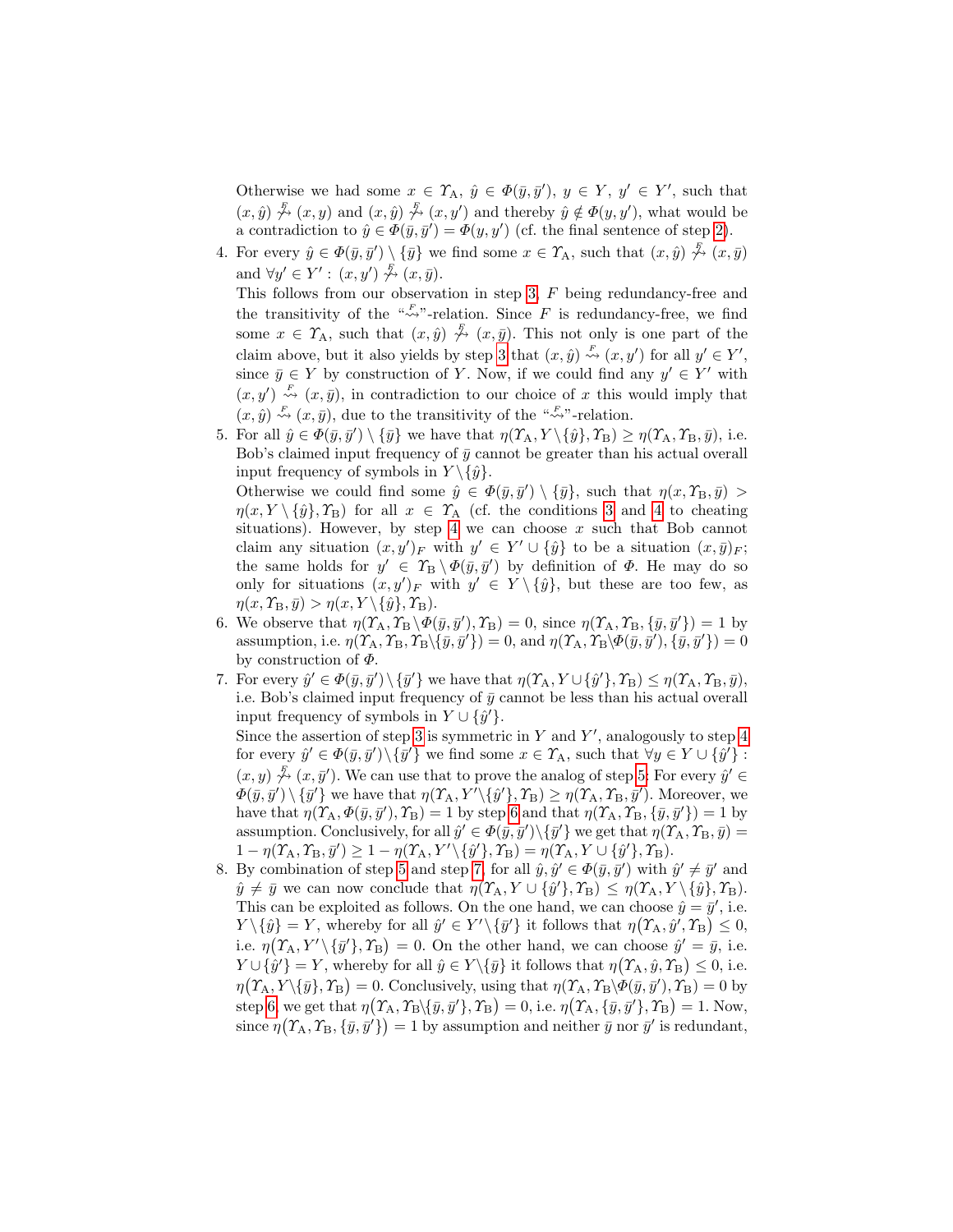one can infer rather straightforwardly that  $\eta(\Upsilon_A, \Upsilon_B, y) = \eta(\Upsilon_A, y, \Upsilon_B)$  for all  $y \in T_{\text{B}}$ , as claimed.

## <span id="page-13-0"></span>3.2 Reduction of OT to Correlated Data

We now sketch a protocol that implements OT from the correlated data produced by an appropriate offline protocol. Within this sketch we also informally argue for the protocol's security. Given a redundancy-free 2-party function  $F$  that has some OT-core  $(\tilde{x}, \tilde{x}', \tilde{y}, \tilde{y}')$ , the protocol proceeds as follows:

- 0. W.l.o.g. we may assume that the OT-core  $(\tilde{x}, \tilde{x}', \tilde{y}, \tilde{y}')$  is of the first or last type in Fig. [3;](#page-4-2) else we interchange the roles of Alice and Bob. W.l.o.g. we also assume that Alice's and Bob's actual input and output symbols coincide with that of Fig. [3,](#page-4-2) i.e.  $\tilde{x} = \tilde{y} = 0$  and so on. Furthermore, w.l.o.g. we assume that  $(\tilde{x}, \tilde{x}', \tilde{y}, \tilde{y}')$  is a "robust" OT-core, whose existence we have shown in Section [3.1.](#page-7-0)
- 1. Alice and Bob execute an offline protocol (as sketched in Section [3.1\)](#page-7-0), where the probability mass functions  $n_A$  and  $n_B$  that stand for Alice's and Bob's prescribed input distribution respectively, are such that  $n_A(0) \approx \frac{1}{3}$  and  $n_{\rm A}(1) \approx \frac{2}{3}$  and  $n_{\rm B}(0) \approx n_{\rm B}(1) \approx \frac{1}{2}$ . Note that in general these will not be the exact input probabilities, as for meaningful tests in the protocol steps Control A and Control B we still need all other inputs to be used with some polynomial frequency. However, for growing security parameter the relative frequency of the other inputs may polynomially converge to zero. Further note that even if a party is corrupted, its actual input distribution in nonaborted protocol runs must be polynomially close to honest behaviour, since  $(\tilde{x}, \tilde{x}', \tilde{y}, \tilde{y}')$  was chosen to be a "robust" OT-core.
- 2. We want to handle all possible types of OT-cores analogously, therefore we let Alice announce where she got output "1". All corresponding input-output tuples are deleted from the recorded data by both parties. When Alice tries to delete too little, Bob aborts the protocol. He also aborts the protocol when he has to delete some input-output tuple other than  $(1, f_B(1, 1))$ . Since Alice cannot distinguish between situations  $(0,0)<sub>F</sub>$  and  $(0,1)<sub>F</sub>$ , this forces her to play honestly up to some polynomially small fraction of the recorded data.
- <span id="page-13-1"></span>3. Now most of the remaining input-output tuples belong to situations  $(0,0)<sub>F</sub>$ ,  $(0,1)_F$ ,  $(1,0)_F$ . Since all according outputs are "0", it suffices that Alice and Bob henceforth only keep track of their recorded input strings. Note that at this stage about one quarter of the remaining recorded data belongs to situations  $(0,0)_F$ , one quarter to  $(0,1)_F$  and one half to  $(1,0)_F$ .
- 4. Alice deletes some elements from her recorded input string, such that afterwards the string is balanced (i.e. it contains the same number of "0"s and "1"s). She annonces the corresponding indices to Bob, who deletes the according elements from his recorded data. If Alice tries to delete too much, Bob aborts the protocol.
- 5. Alice randomly permutes her recorded input string, such that afterwards each element at an odd possition is different from its subsequent element.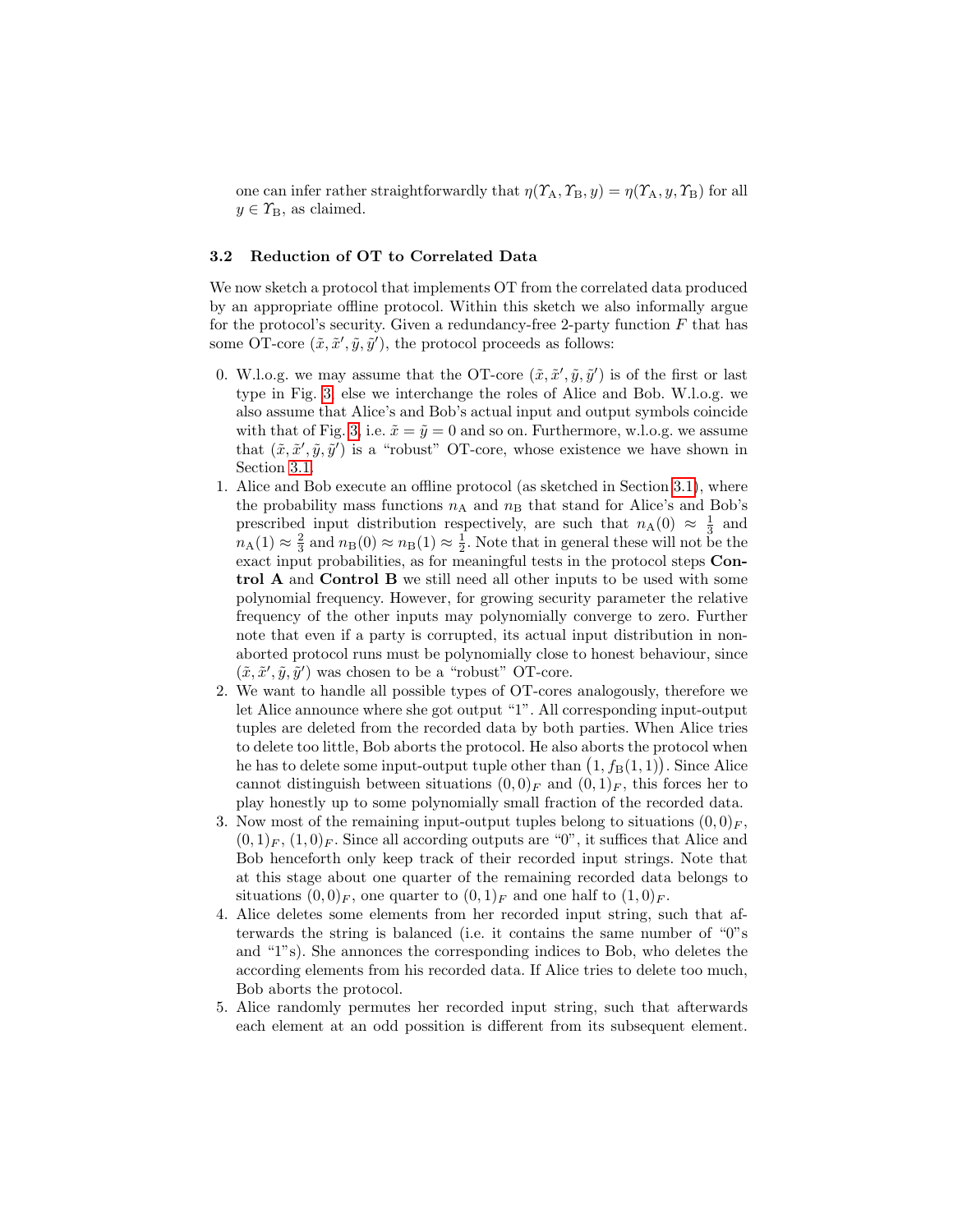She announces the permutation to Bob, who permutes his input string accordingly. Thereby their input strings become strings of pairs (each starting at an odd position), such that a pair "01" or "10" on Bob's side indicates the respective inverted pair "10" or "01" on Alice's side and a pair "00" on Bob's side gives him no information about the pair on Alice's side. If Bob finds a pair "11" (starting at an odd position), he aborts the protocol. Note that about half of Bob's pairs are "00", one quarter is "01" and one quarter is "10".

Further note that primarily there is only one way Alice may get some additional information about where Bob has "00"-pairs: She chooses the permutation adversarially, so that some "11"-pairs are produced on her side. However, since her input string is roughly balanced since the beginning of step [3,](#page-13-1) she must produce roughly as much "00"-pairs as "11"-pairs on her side and for each "00"-pair she is caught cheating by Bob with probability  $\frac{1}{2}$ . So even a corrupted Alice may know at most polynomially few positions where Bob has "00"-pairs.

- 6. Since Bob now can reconstruct about half of Alice's input string and Alice has only few information about where exactly Bob can do that, we can treat the recorded data like the result of Rabin-OT calls and adapt standard reduction techniques<sup>[3](#page-14-0)</sup>. To that effect we rename Alices input string into a string of half length over the alphabet  $\{0, 1\}$  and accordingly for Bob over the alphabet  $\{0, 1, \perp\}$ ; in particular the renaming is "01" $\mapsto$ "0", "10" $\mapsto$ "1" on Alice's side and "10" $\mapsto$ "0", "01" $\mapsto$ "1", "00" $\mapsto$ " $\perp$ " on Bob's side. When a party cheated, we can represent that by a special symbol " $\top$ " in that party's string. However, the symbol "<sup>T"</sup> may occur only with some polynomial relative frequency, say less than  $k^{-\gamma}$ . Let  $\kappa := [k^{1-\gamma}]$ .
- 7. Now, let  $b_0, b_1 \in \{0, 1\}$  be Alice's  $\binom{2}{1}$ -OT input and let  $c \in \{0, 1\}$  be Bob's choice bit. Alice chooses two random bit strings  $\tilde{b}_0, \tilde{b}_1 \in \{0, 1\}^{\kappa}$  with  $\bigoplus_{j=1}^{\kappa} \tilde{b}_0[j] = b_0$  and  $\tilde{b}_0[j] \oplus \tilde{b}_1[j] = b_0 \oplus b_1$  for  $j = 1, \ldots, \kappa$ . Bob chooses a random bit string  $\tilde{c} \in \{0,1\}^{\kappa}$  with  $\bigoplus_{j=1}^{\kappa} \tilde{c}[j] = c$ .
- 8. Alice and Bob respectively partition their recorded input strings into  $\kappa$  consecutive substrings of equal length  $l$  with  $l$  as large as possible; remaining elements are just discarded. Let  $\tilde{s}_{\rm A}^{(j)}$  denote Alices *j*-th substring and  $\tilde{s}_{\rm B}^{(j)}$ B Bob's *j*-th substring. Note that by our choice of  $\kappa$  at least one of the  $\tilde{s}_{A}^{(j)}$  does not contain the symbol "T". Further note that for each  $\tilde{s}_{\rm B}^{(j)}$  $B^{(j)}$  about half of the contained elements equal "⊥", because of the permutation at the beginning of step [3.](#page-13-1)
	- For  $j = 1, ..., \kappa$  now the following subprotocol is executed:
	- (a) Bob chooses some disjoint random sets  $K_0^{(j)}$ ,  $K_1^{(j)} \subseteq \{1, ..., l\}$  of equal cardinality  $\lceil \frac{l}{3} \rceil$ , such that no element of  $\tilde{s}_{\text{B}}^{(j)}$  $\mathcal{L}_{\text{B}}^{(j)}$  indexed by  $K_{\tilde{c}[j]}^{(j)}$  $\stackrel{(J)}{\tilde{c}[j]}$  is " $\perp$ ".

<span id="page-14-0"></span><sup>&</sup>lt;sup>3</sup> Note that due to a subtle issue we cannot directly apply the results of [\[5,](#page-16-8)[9,](#page-16-9)[29\]](#page-17-4) for reduction of OT to weak OT; e.g. in our case a corrupted Alice can choose to learn some prefix of Bob's string. In contrast, weak OT does not allow the adversary to influence when exactly additional information is leaked.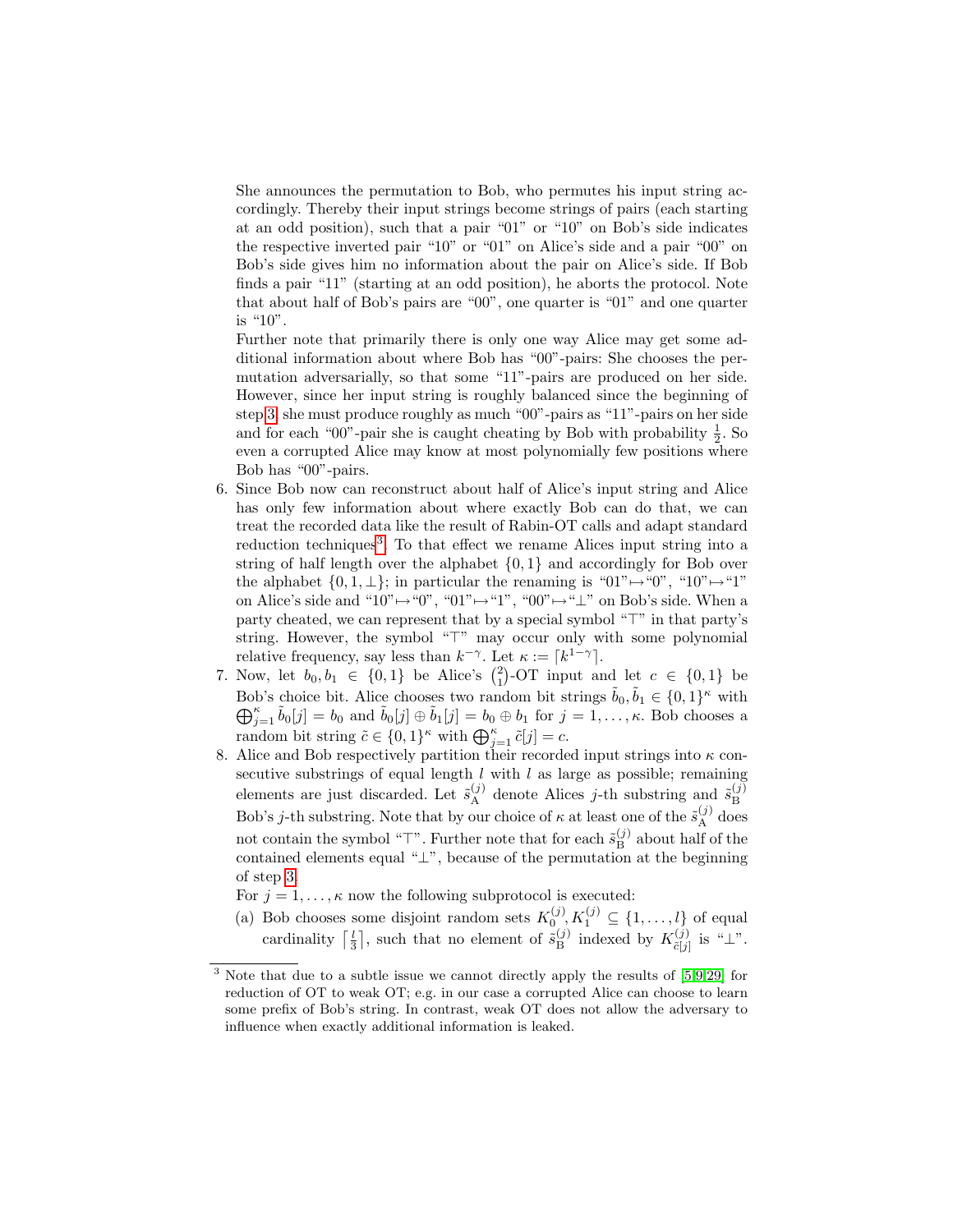He announces  $(K_0^{(j)}, K_1^{(j)})$  to Alice. Note that Alice does not get any information about at least one of the  $\tilde{c}[j]$ , since the corresponding  $\tilde{s}_{\rm A}^{(j)}$ A does not contain the symbol " $\top$ ". Hence she stays ignorant of Bob's choice bit c.

- <span id="page-15-0"></span>(b) For  $i = 0, 1$  Alice uses the XOR of the elements in  $\tilde{s}_{\rm A}^{(j)}$  indexed by  $K_i^{(j)}$ as a one-time pad for  $\tilde{b}_i[j]$ . She sends the according cyphertexts to Bob, who learns  $\tilde{b}_{\tilde{c}[j]}[j]$  by reconstructing the needed one-time pad from  $\tilde{s}_{\text{B}}^{(j)}$  $\mathbf{B}^{(J)}$ . Note that for each  $j$  Bob cannot get some information about both bits  $\tilde{b}_0[j], \tilde{b}_1[j]$  at the same time, since more than one third of the elements in  $\tilde{s}_{\rm B}^{(j)}$  $\mathbf{E}_{\text{B}}^{(j)}$  equals " $\perp$ ". Hence he may learn at most one of Alice's  $\binom{2}{1}$ -OT inputs  $b_0, b_1$ .
- 9. Alice outputs the nothing symbol " $\perp$ " and Bob computes and outputs  $b_c =$  $\bigoplus_{j=1}^{\kappa} \tilde{b}_{\tilde{c}[j]}[j]$ . Correctness of Bob's output can be shown by induction on the Hamming weight of  $\tilde{c}$ .

We conclude our work with some remarks about how one can prove universal composability of this protocol, i.e. that it is simulatable in the ideal model (q.v. Section [2.1\)](#page-2-0). Access to the underlying 2-party function  $F$  is in the ideal model only simulated, so the simulator can compute all the  $\tilde{s}_{\rm A}^{(j)}$  or  $\tilde{s}_{\rm B}^{(j)}$  $B^{(j)}$  respectively and hence extract the OT input of a corrupted Alice or Bob. Moreover, when Bob is corrupted, the simulator can fake a real protocol run that matches the ideal Alice's inputs  $b_0, b_1$  as follows: Just before step [8b](#page-15-0) is entered the  $\kappa$ -th time, the simulator inputs the extracted choice bit c into the ideal functionality  $\mathcal{F}_{\text{OT}}$ , thus learning  $b_c$ , and then revises  $b_0[k]$  and  $b_1[k]$  accordingly.

## 4 Conclusion

In this paper we showed that there is a wide class of primitives that have not been covered by existing completeness criteria, namely all 2-party functions that are essentially neither symmetric nor asymmetric. We solved this open problem by presenting simple but comprehensive criteria that combinatorially classify all complete deterministic 2-party functions with finite input and output alphabets. We proved constructively that our criteria are sufficient in the UC framework, which is the most restrictive common notion of security we know. Our criteria also turn out necessary even with respect to very weak notions of security. Therefore we consider them valid for virtually all reasonable security notions.

A remarkable corollary of our work is that every non-complete deterministic 2-party function with finite input and output alphabets is essentially symmetric. Thereby we extended the results of [\[21,](#page-17-11)[22,](#page-17-10)[20\]](#page-17-12) to non-symmetric 2-party functions. The questions treated there become trivial for complete primitives and we have shown that every essentially non-symmetric 2-party function actually is complete.

Acknowledgements We want to thank Mike Rosulek and the anonymous reviewers of TCC 2011 for helpful comments.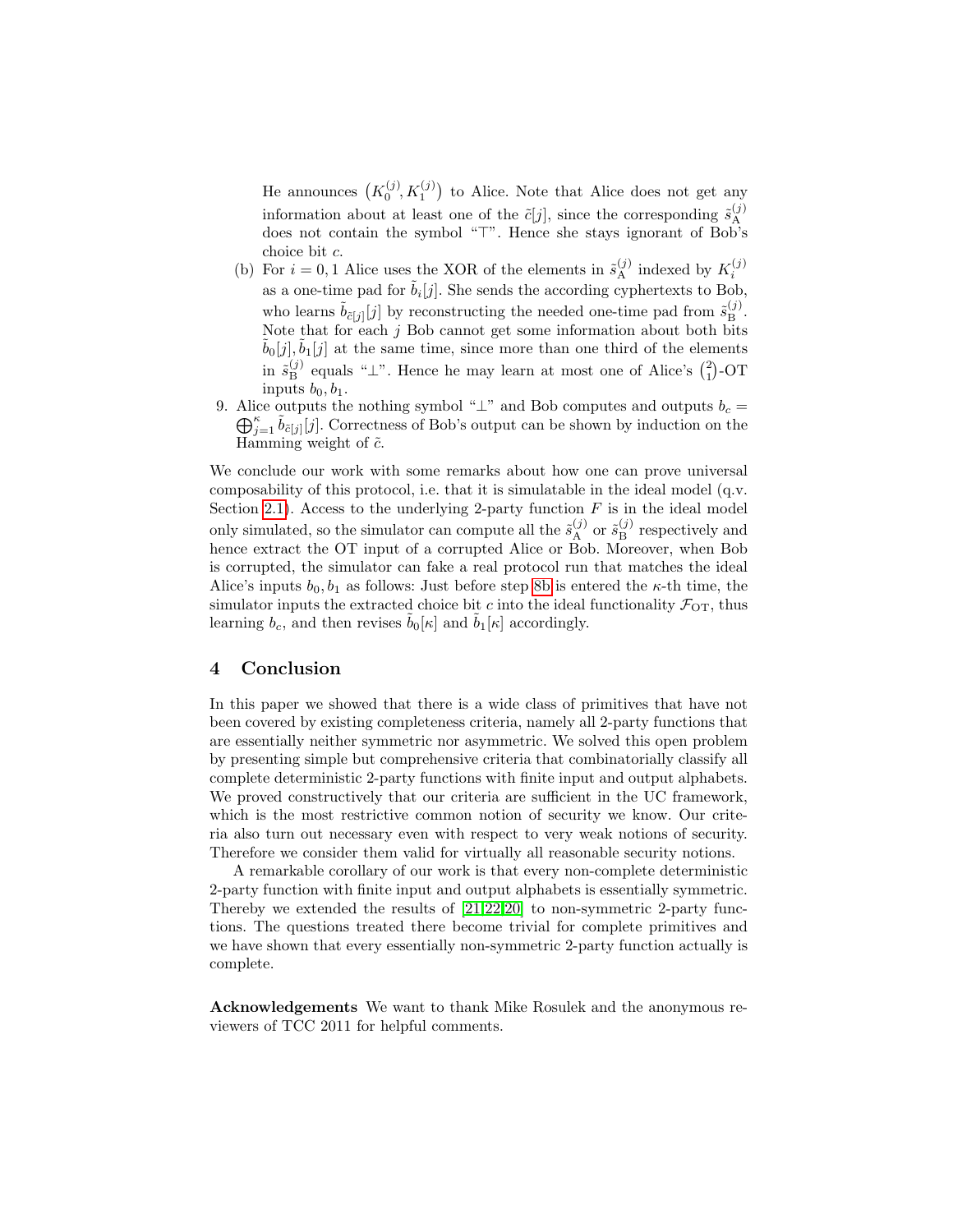## References

- <span id="page-16-11"></span>1. Amos Beimel, Tal Malkin, and Silvio Micali. The all-or-nothing nature of twoparty secure computation. In Michael J. Wiener, editor, Advances in Cryptology, Proceedings of CRYPTO '99, volume 1666 of Lecture Notes in Computer Science, pages 80–97. Springer, 1999.
- <span id="page-16-5"></span>2. Christian Cachin, Claude Crépeau, and Julien Marcil. Oblivious transfer with a memory-bounded receiver. In *Proceedings of FOCS 2001*, pages 493–502, 1998.
- <span id="page-16-13"></span>3. Ran Canetti. Universally composable security: A new paradigm for cryptographic protocols. In Proceedings of FOCS 2001, pages 136–145, 2001. Revised version online available at <http://eprint.iacr.org/2000/067>.
- <span id="page-16-0"></span>4. Claude Crépeau. Equivalence between two flavours of oblivious transfers. In Carl Pomerance, editor, Advances in Cryptology, Proceedings of CRYPTO '87, volume 293 of Lecture Notes in Computer Science, pages 350–354. Springer, 1988.
- <span id="page-16-8"></span>5. Claude Crépeau and Joe Kilian. Weakening security assumptions and oblivious transfer (abstract). In Shafi Goldwasser, editor, Advances in Cryptology, Proceedings of CRYPTO '88, volume 403 of Lecture Notes in Computer Science, pages 2–7. Springer, 1990.
- <span id="page-16-7"></span>6. Claude Crépeau, Kirill Morozov, and Stefan Wolf. Efficient unconditional oblivious transfer from almost any noisy channel. In Carlo Blundo and Stelvio Cimato, editors, SCN 2004, volume 3352 of Lecture Notes in Computer Science, pages 47– 59. Springer, 2005.
- <span id="page-16-3"></span>7. Claude Crépeau, Jeroen van de Graaf, and Alain Tapp. Committed oblivious transfer and private multi-party computation. In Don Coppersmith, editor, Advances in Cryptology, Proceedings of CRYPTO '95, volume 963 of Lecture Notes in Computer Science, pages 110–123. Springer, 1995.
- <span id="page-16-6"></span>8. Ivan Damgård, Serge Fehr, Renato Renner, Louis Salvail, and Christian Schaffner. A tight high-order entropic quantum uncertainty relation with applications. In Alfred Menezes, editor, Advances in Cryptology, Proceedings of CRYPTO 2007, volume 4622 of Lecture Notes in Computer Science, pages 360–378. Springer, 2007.
- <span id="page-16-9"></span>9. Ivan Damgård, Joe Kilian, and Louis Salvail. On the (im)possibility of basing oblivious transfer and bit commitment on weakened security assumptions. In Advances in Cryptology, Proceedings of EUROCRYPT '99, pages 56–73, 1999.
- <span id="page-16-2"></span>10. Shafi Goldwasser and Leonid A. Levin. Fair computation of general functions in presence of immoral majority. In Alfred Menezes and Scott A. Vanstone, editors, Advances in Cryptology, Proceedings of CRYPTO '90, volume 537 of Lecture Notes in Computer Science, pages 77–93. Springer, 1991.
- <span id="page-16-10"></span>11. Danny Harnik, Yuval Ishai, Eyal Kushilevitz, and Jesper Buus Nielsen. OTcombiners via secure computation. In Ran Canetti, editor, Proceedings of TCC 2008, volume 4948 of Lecture Notes in Computer Science, pages 393–411. Springer, 2008.
- <span id="page-16-12"></span>12. Danny Harnik, Moni Naor, Omer Reingold, and Alon Rosen. Completeness in two-party secure computation: A computational view. Journal of Cryptology, 19(4):521–552, 2006.
- <span id="page-16-4"></span>13. Yuval Ishai, Manoj Prabhakaran, and Amit Sahai. Founding cryptography on oblivious transfer - efficiently. In David Wagner, editor, Advances in Cryptology, Proceedings of CRYPTO 2008, volume 5157 of Lecture Notes in Computer Science, pages 572–591. Springer, 2008.
- <span id="page-16-1"></span>14. Joe Kilian. Founding cryptography on oblivious transfer. In Proceedings of STOC 1988, pages 20–31. ACM, 1988.